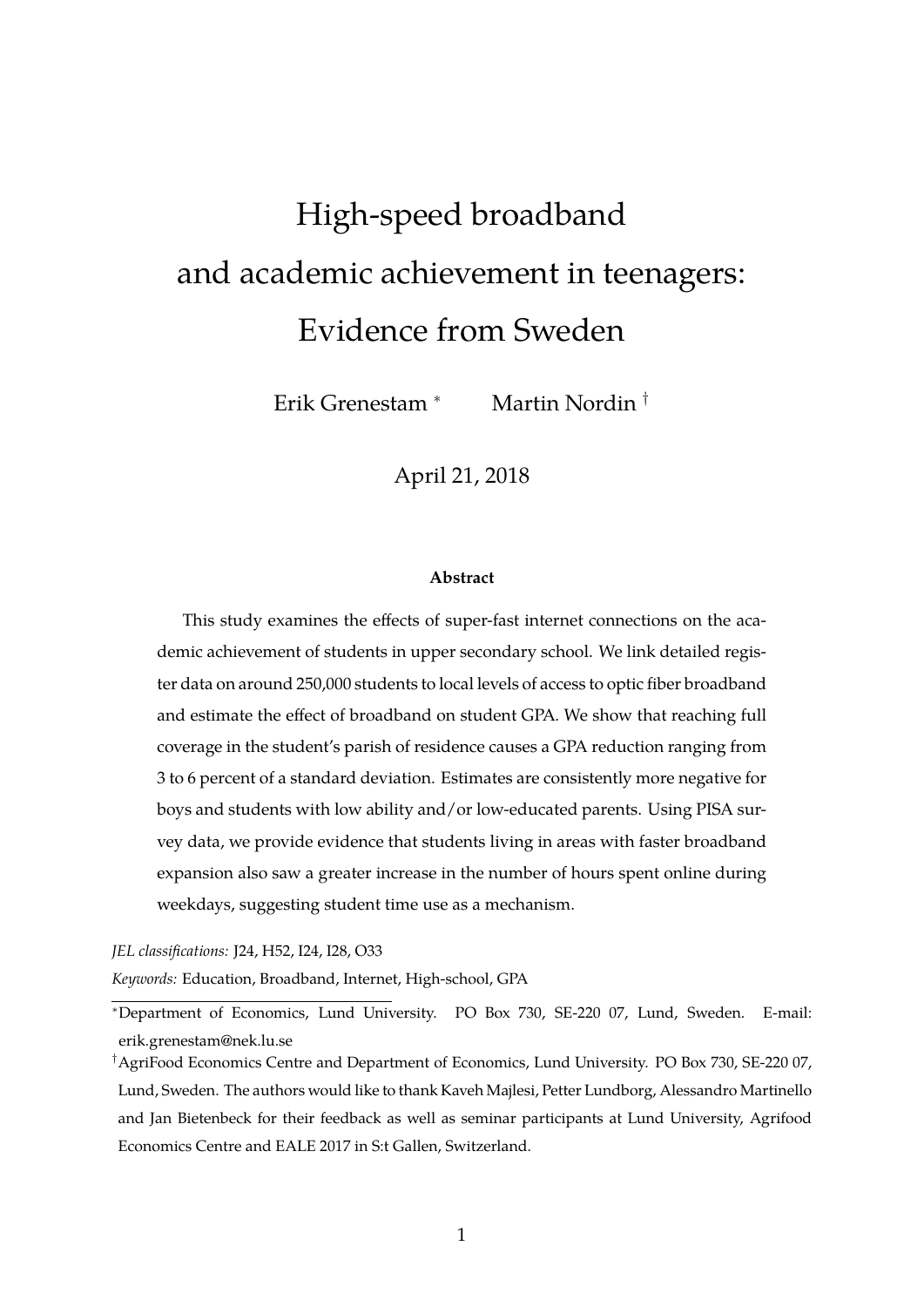## **1 Introduction**

In countries worldwide, governments are committing to large scale investments in high-speed broadband infrastructure [\(OECD, 2011\)](#page-13-0). Both the European Commission and the U.S. Federal Communications Commission (FCC) have set ambitious targets stating that by 2020, half of all households should have access to at least a 100 Mbit/s connection, a speed which can only be achieved via new information and communications technology (ICT) infrastructure based on optic fiber.

While policymakers often claim large benefits of upgrading networks to give more people access to a fast broadband connection [\(Kenny and Kenny, 2011\)](#page-13-1), the effects of widespread broadband adoption are poorly understood and require further research. As many countries are currently transitioning to nextgeneration broadband networks (see e.g., OECD Broadband Portal for cross-country access statistics), understanding the costs and benefits of widespread high-speed broadband adoption is crucial.

This study is part of a growing body of literature on the socio-economic consequences of broadband. Several empirical studies have employed differences in the timing and location of broadband roll-out to estimate causal effects. To our knowledge, ours is the first empirical study of the effect of high-speed broadband access at home on educational outcomes. We examine the effect of high-speed broadband at home on the academic performance of upper secondary school students in Sweden. We use the differing roll-out of high-speed broadband via optic fiber across localities (250 m by 250 m grid squares), and the resulting within-student variation in broadband exposure, in order to identify the causal effect of broadband on upper secondary school grades. Our register data comprise detailed records on school achievements for all upper secondary school students in Sweden up until 2012. To measure local levels of broadband access, we use an annual nationwide survey conducted among Swedish internet service providers (ISPs) by the Swedish Post and Telecom Authority (PTS), providing high-resolution spatial data on locally available access techniques which we aggregate to the parish level. Our results indicate a small but robust negative effect of high-speed broadband on GPA. Our estimates demonstrate an overall effect size of 3-6 percent of a standard deviation, with boys, low-ability students and children to parents with low education suffering the largest negative effects. We also find evidence that students spend more time online following an upgrade to household access speed, which is a likely mechanism.

So far, there have been few studies examining the effect of broadband on educational outcomes. Among the best is the rigorous work by [Faber et al.](#page-13-2) [\(2015\)](#page-13-2), exploiting the fact that distance to the nearest telephone exchange determines the speed of copper-based DSL (digital subscriber line) broadband. They use a regression discontinuity design (RDD), with residential distance to the nearest exchange as the running variable and the as-good-as-random geographical borders between telephone exchange catchment areas as thresholds. They report a zero effect on standardized test scores, but also show that crossing a boundary seems to have a limited effect on access speed, meaning that the marginal speed increase could be too small to impact behavior. A related area of research is how computer use affects student achievement. [Vigdor et al.](#page-14-0) [\(2014\)](#page-14-0) analyze the effect of home computer use on American students' standardized test scores in school grades 5-8. Using a student fixed effects model similar to that employed in the present study, they show that a home computer has a small, but significant, negative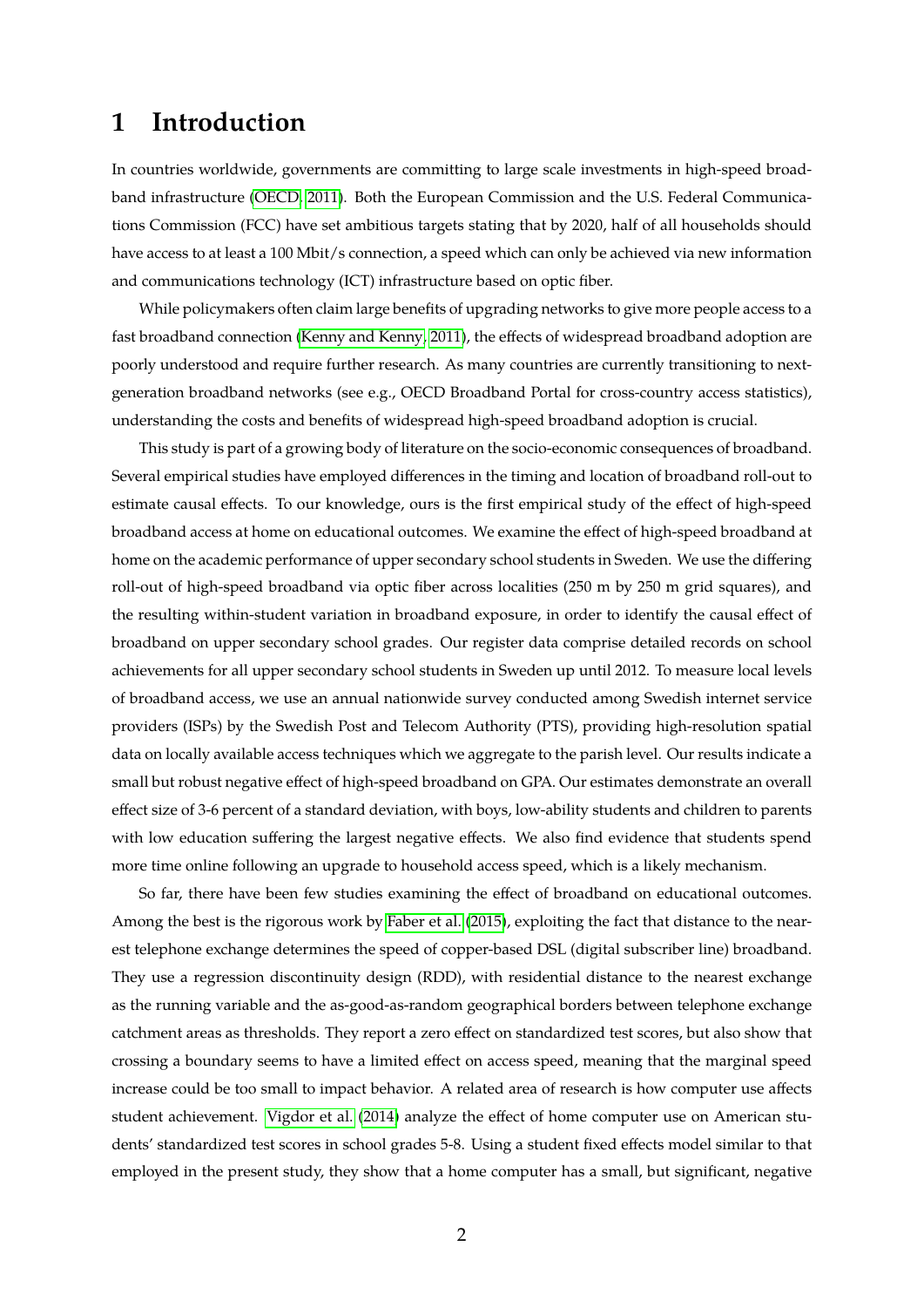effect on math and reading scores. Using the number of ISPs connected to a local node as a proxy for broadband coverage, they also show that broadband access reduces homework effort and seems to widen racial and socio-economic gaps.

Using an RDD to examine the effects of a home computer voucher program directed at low-income households in Romania, [Malamud and Pop-Eleches](#page-13-3) [\(2011\)](#page-13-3) demonstrate that home computer use decreases children's grades, but increases their computer skills. In that study, children reported using the computers not for educational purposes, but rather to play games. However, the share of households with access to the internet in the study was low and the program did not seem to have any effects on internet use. Broadband expansion has also been associated with decreased teen fertility [\(Guldi and](#page-13-4) [Herbst, 2016\)](#page-13-4), with decreased sexual activity suggested as a mechanism. [Aguiar et al.](#page-13-5) [\(2017\)](#page-13-5) show that online activities can crowd out offline leisure and labor supply. Using a structural approach, they show that improved leisure technology (e.g., broadband) causes young men to reduce hours worked in favor of gaming and other recreational computer use. This shift can explain 40-80 per cent of the decline in hours worked compared with older men since 2004. Turning to labor demand, there is evidence that ICT complements the skills acquired by a formal education [\(Akerman et al., 2015\)](#page-13-6). In this paper we study the effects on grades. However, it is important to recognize that effects of ICT may go beyond conventional measures of human capital formation and that certain cognitive skills may benefit from ICT use.

The remainder of the paper is organized as follows. Section 2 provides background on internet access technologies, the role of access speed, and underlying concepts and potential mechanisms through which access speed could affect educational outcomes. Sections 3 and 4 describe our data and empirical specification, respectively. Section 5 presents the results, section 6 reports effects on time use, and some conclusions are presented in section 7.

## <span id="page-2-0"></span>**2 Background**

Broadly speaking, there have been three generations of internet access technologies. With the advent of the internet and home computers came the dial-up modem. Using existing telephone lines and dial-up modems, internet access came at a low cost to consumers and ISPs. Applications such as e-mail, online chats, and browsing became common.

The second generation – what became known as 'broadband' – also entered homes over existing infrastructure, specifically phone lines (for DSL) or copper cables used for cable television. With new modems and upgrades to operator node networks, access speeds increased by orders of magnitude compared with dial-up. Access to DSL or cable broadband has now become commonplace in many developed countries (the OECD average is currently around 25 DSL and cable broadband subscriptions per 100 inhabitants). However, the infrastructure underpinning the first- and second-generation access has many limitations, stemming from the fact that the copper cables are not suited to carry high-frequency signals, limiting access speed and reliability. For example, DSL speeds quickly decrease with the distance between the consumer and the operator node. In the latest generation of broadband, copper cable is fully or partly replaced with optic fiber, enabling further increases in access speed. This study focuses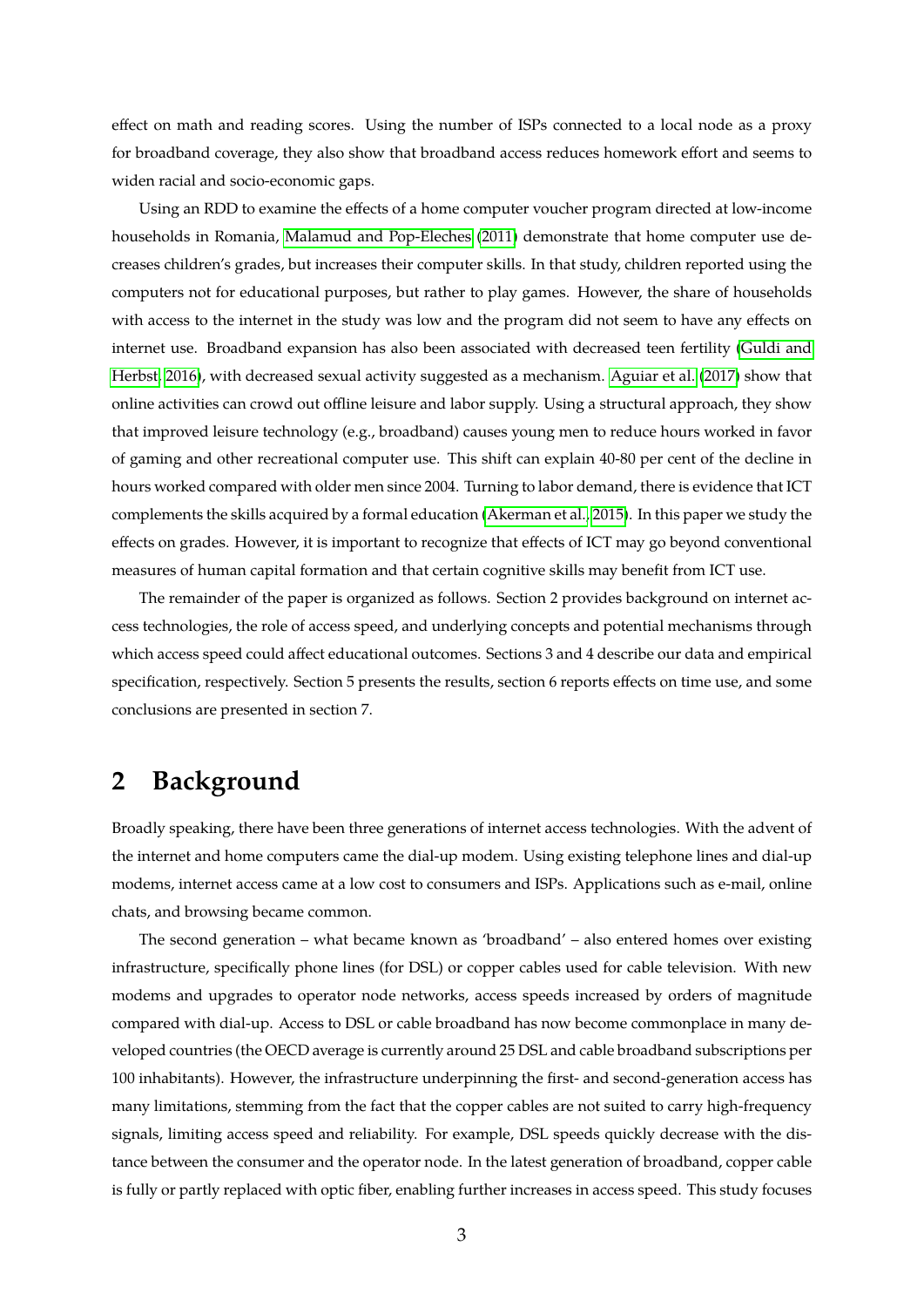on the rollout of broadband delivered via optic fiber directly to consumers' homes, a system also known as 'fiber to the home' (FTTH).

A distinguishing feature of our study compared with previous studies on the socio-economic consequences of broadband is the margin of access speed. Most other studies have focused on the effects of going from a dial-up modem to a DSL or cable connection. By 2007, the first year for which we have data on local availability of broadband, the share of the Swedish population with DSL access is reported at 97.8 percent [\(Swedish Post and Telecom Authority, 2008\)](#page-14-1) $^1$  $^1$ . Thus, our baseline household has access to a conventional copper-based broadband connection and at the margin, the vast majority of households in our study are transitioning from broadband to faster broadband. It is important to note that, in parallel to the expansion of FTTH, the DSL and cable connections are also upgraded by replacement of copper cable with fiber, as the distance that the signal has to travel over old telephone lines or coaxial cables is reduced. Therefore, our measure of fiber coverage also captures upgrades to older technologies, in addition to FTTH. What are the effects of going from a copper-based connection to fiber? Or, what difference does a super-fast internet connection make when the user already has a fast connection? To quantify the speed increase associated with a fiber upgrade, we use data from a Swedish NGO that provides an online tool for measuring consumer access speeds (Stiftelsen för internetinfrastruktur, 2013) . Using 96 million measurements taken between 2008 and 2013, it puts the average speed of DSL at 11 megabits per second (Mbps), compared with the 57 Mbps of a FTTH connection. It also reports a 50 percent reduction in average latency times when going from DSL to fiber. Surprisingly, the observed fivefold speed increase is similar to what consumers experienced when upgrading from a dial-up model to a first-generation DSL connection (the 'extensive' margin), which was typically equivalent to transitioning from 50 to 250 kbps.

How does an increase in access speed affect consumer usage? A simple comparison of internet use between consumers on slow and fast connections will be biased, due to self-selection into different plans and technologies. [Grover et al.](#page-13-7) [\(2016\)](#page-13-7) report a field experiment to estimate the causal effect of access speed on internet use. Working with a large American ISP, those authors randomly upgraded households currently on a 100 Mbps plan to 250 Mbps, without informing the households. Despite already having access to a fast connection, they found that data volumes of these households increased relative to the control group. Interestingly, households that were not fully utilizing the available capacity prior to the upgrade experienced the largest relative increase in demand, suggesting that consumers either started to use more bandwidth-intensive services and/or increased the time spent on internet use.

From a technical perspective, the marginal cost of additional bandwidth can be assumed to be insignificant . Due to higher margins on high-bandwidth plans, ISPs have an interest in convincing the consumer to upgrade their connection. With this in mind, it is interesting to examine their main selling

<sup>&</sup>lt;sup>1</sup>This number reflects households living at an address where at least one ISP reported able to supply a DSL connection "without incurring a significant cost". Actual take-up was reported at around 70 percent in a government survey [\(Statistics Sweden, 2007\)](#page-13-8).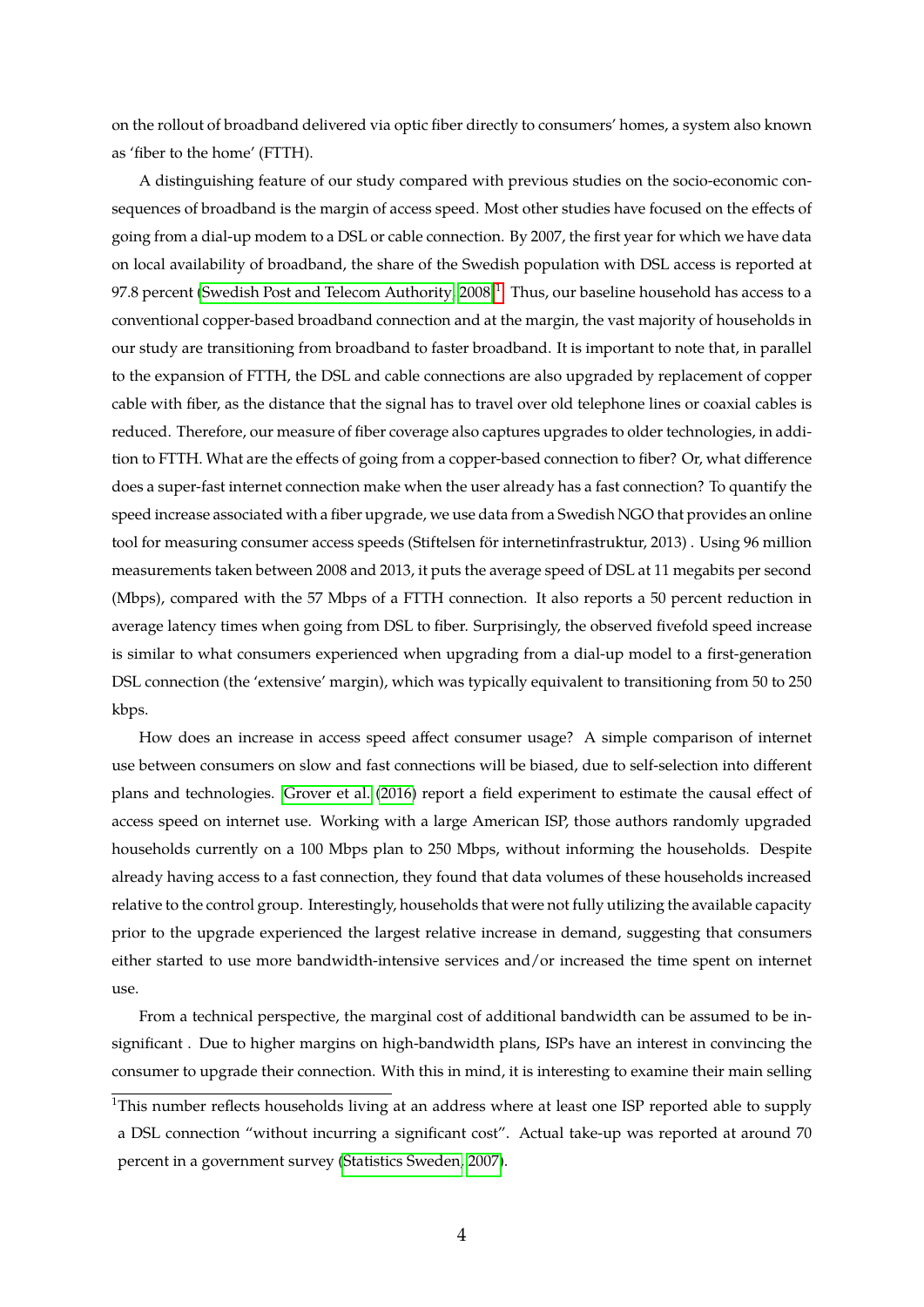points. Google (2016) states that fiber means "less time buffering videos [and more] online gaming". Swedish ISPs present similar arguments. Fiber is described as improving online video streaming (often presenting scenarios where multiple family members are watching different video streams at once). The online video-streaming service Netflix recommends a 25 Mbit/s connection to stream high-definition content, well above the average Swedish DSL connection. Online gaming and downloading large files (the reference to online piracy is never explicit, for understandable reasons) are also big selling points. The aforementioned activities are all bandwidth-intensive in the sense that they benefit from increases in bandwidth and/or decreases in latency times. As an example, downloading a 3-gigabyte movie takes about 40 minutes using an average DSL connection, while with a 100 Mbps fiber connection the time is reduced to 4 minutes. To some, this reduction may be of little importance. However, a decrease in the time between deciding to watch a movie and pressing play may influence the consumption decision. Another factor relevant for bandwidth constraints is household size. With multiple people sharing available bandwidth, the marginal effect of fiber should increase, assuming diminishing returns to bandwidth.

An annual survey of online habits in Sweden puts the share of daily internet users among 15- to 19 year-olds at above 90 percent (IIS, 2015). Sixty percent of this age group report daily use of the internet for games and/or movies, but there seem to be significant differences between boys and girls. The share of boys and girls aged 16-25 who report playing games online on a daily basis is 41 and 11 percent, respectively. Another survey puts the share of boys and girls aged 15-18 who play games for more than three hours per day at 40 and 5 percent, respectively [\(Swedish Media Council, 2015\)](#page-13-9). In 2011, researchers working with the infamous file-sharing site 'The Pirate Bay' conducted a survey among visitors to the site [\(Svensson et al., 2013\)](#page-13-10). Of the 2000 respondents based in Northern Europe aged 17 or younger, about 4 percent were girls. Among daily file sharers, girls made up just over 2 percent of the sample. However, adolescent girls are avid users of other online services, e.g., they are over-represented when it comes to music streaming and social media use [\(Swedish Media Council, 2015\)](#page-13-9). However, these two activities do not require a lot of bandwidth and consequently do not benefit from faster access speed to the same extent as the services where boys make up the majority of users. Consequently, there is reason to believe that any negative effect of broadband on academic achievement should be greater in magnitude for boys than for girls.

To clarify our hypotheses, we draw on the conceptual framework presented by [Vigdor et al.](#page-14-0) [\(2014\)](#page-14-0). The adolescent faces a resource allocation problem, where time and money can be used in activities that promote future wellbeing, i.e., investment, or activities that provide instantaneous entertainment (consumption). Technology alters the cost of both types of activities, but it is unlikely that technology will have the same effect on the marginal cost of all activities. Assuming diminishing marginal benefits, a new technology will change resource allocation in a way that favors activities whose marginal costs have decreased most. If going from fast to very fast broadband primarily lowers the cost of leisure activities [\(Aguiar et al., 2017\)](#page-13-5) for adolescents, fiber thus contributes to lower academic effort such as time devoted to homework (referred to as "The Facebook Effect" by [Faber et al.](#page-13-2) [\(2015\)](#page-13-2)). Conversely, if fiber promotes academic productivity, the net effect of fiber could be positive. Our reduced form analysis is intended to provide insights into the net effect of fiber.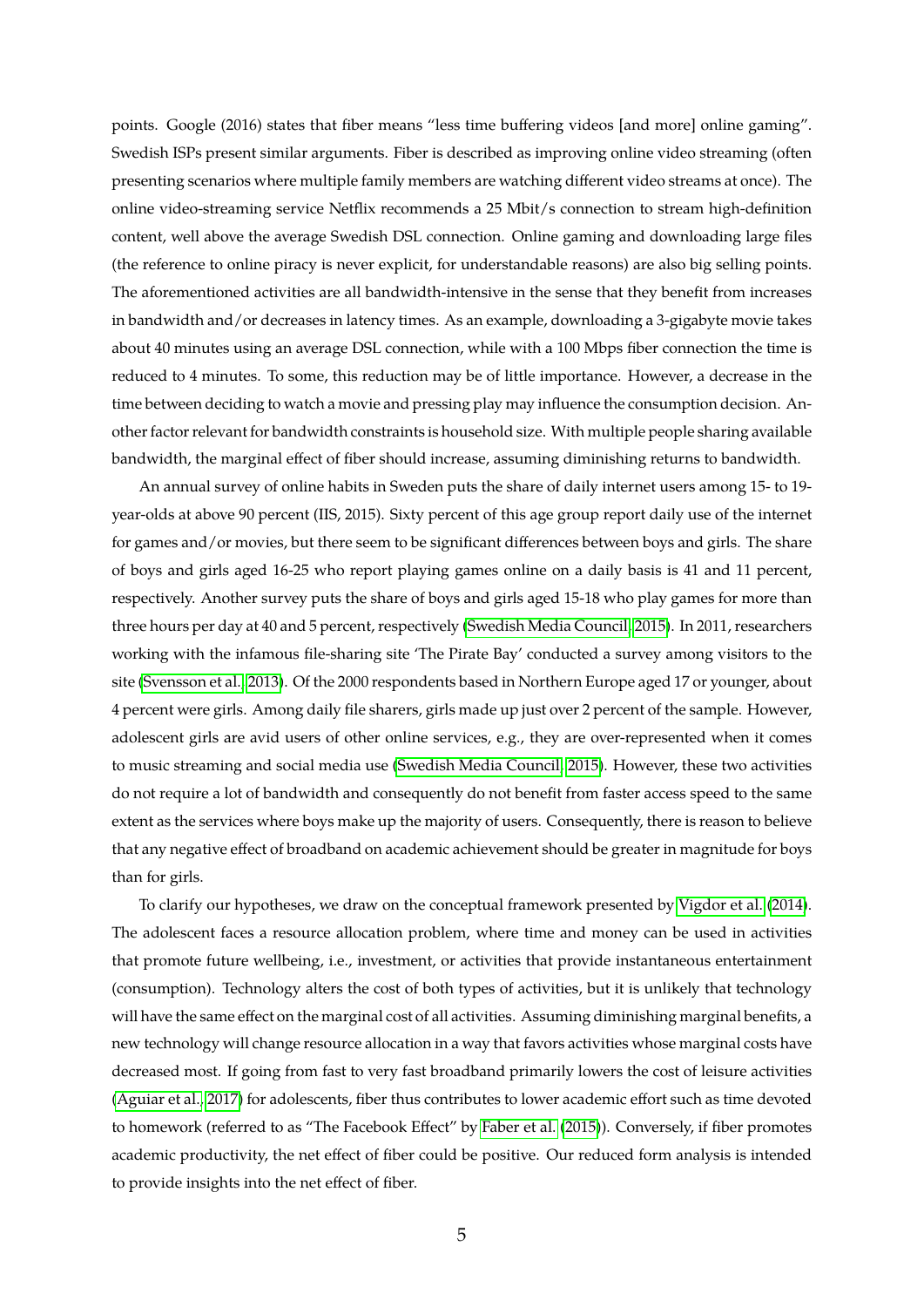Within the family, the scope for mitigation of negative effect and reinforcement of positive effects is wide, be it through active supervision, inherited traits and abilities (both cognitive and non-cognitive), or resource endowments. To separate households along these dimensions, we use parental education as a proxy for the family environment<sup>[2](#page-0-0)</sup> when examining heterogeneity in the effect of fiber.

## **3 Data**

Since 2007, PTS conducts an annual survey of telecom operators and ISPs regarding broadband access in Sweden [\(Swedish Post and Telecom Authority, 2008\)](#page-14-1). This information is matched to register data on location, transcripts from upper secondary school, and other background information. The respondents in the PTS survey are asked to produce a list of all the addresses where they supply a connection to consumers. As responding to the survey is considered mandatory, more than 90 percent of telecom operators complete the survey every year. A single grid square is considered to be covered if at least one building within the square has access to fiber, i.e., each 250 m by 250 m grid is either covered or not. Note that a consumer located in a covered square could face a significant cost of actual take-up should they live far away from the ISP node.

Using data on the working-age (16-64) population within each 250 m by 250 m square<sup>[3](#page-0-0)</sup>, we calculate a measure of coverage at parish level by weighting the coverage in each square by its population (see Figures [1](#page-20-0) and [2](#page-21-0) for a visual representation). Our measure of fiber coverage can thus be interpreted as the share of the parish population covered or, equivalently, as the probability of being covered conditional on the parish of residence. A small share of students (about 1 percent of the sample) live in parishes where the recorded change in coverage between 2007 and 2011 is negative. In one case, we confirmed that this is due to a reporting error by the ISP. Consequently, we excluded these students from our sample. However, all results are robust to including parishes where coverage reportedly decreased during the period. The 1376 parishes in our data are on average home to about 7000 people and cover an area of about 300 km2.

Figure [3](#page-21-1) shows the variation in our sample in terms of treatment intensity (change in fiber coverage between 2007 and 2011) and the initial level of coverage (in 2007). To reduce visual clutter, we bin our data into equal-size bins and plot within-bin means. As can be seen, almost everyone in our sample is treated to some extent, but there is much variation in treatment intensity even for a given level of initial coverage, which gives credibility to our identification strategy.

From register data, we have detailed transcripts on all students graduating upper secondary education up until 2012 . Our data include GPA at graduation and grades for all individual courses. An important consideration for our study is that students in Swedish upper secondary school are graded

<sup>&</sup>lt;sup>2</sup>Education is known to be correlated with several socio-economic characteristics of the family. See [Björk](#page-13-11)[lund and Salvanes](#page-13-11) [\(2011\)](#page-13-11) for a review of the literature on education and family background.

<sup>&</sup>lt;sup>3</sup>We use 2013 data on grid population, as this is the earliest year available to us. Our results are robust to using total population instead.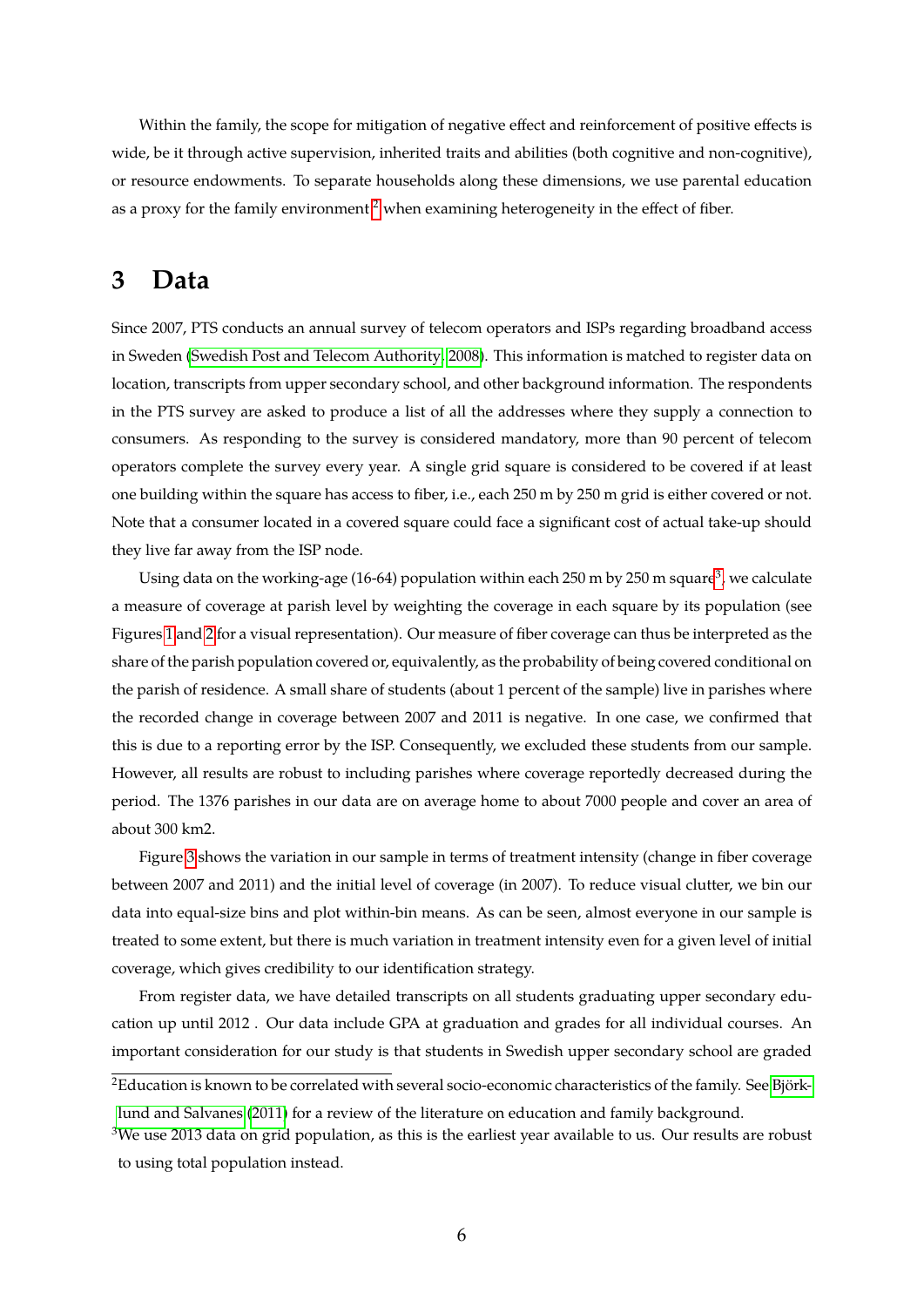continuously throughout their three years of study. Subjects are typically taught over multiple courses, and courses taken during the first year carry the same weight as courses taken during the last year when calculating GPA at graduation. GPA is calculated as a course credit-weighted average of grades and presented as a number from 0 to 20, where 10 is the equivalent of obtaining a pass grade in all courses taken. While we do not know when a course was completed, course codes (e.g., MA1201 for introductory math and MA1204 for calculus) provide some information regarding when a course was taken. All students in upper secondary school take a number of mandatory introductory courses ('core courses') equivalent to about a full year of studies. During the years in our study, these courses consisted of introductory Swedish, Mathematics, English, Arts & Crafts, Physical Education, Religion, Science, and Social Studies.

While the exact timing of the courses is not regulated, we rely on the fact that completing the introductory course is formally recommended before taking more advanced courses in the same subject, meaning that the curricula of more academic tracks will typically have students completing the core courses early on. Moreover, if the student passes the course, the grade cannot be revised. Vocational programs typically give practical courses within the chosen field as well as provide provide apprenticeships for their students during the latter two years of secondary school, meaning that they are likely to complete the academic part of the program early on. Consequently, we use GPA on core courses as a proxy for first-year GPA, and the GPA based on non-core courses as a proxy for second- and third-year GPA. Within a student, the measurement error caused by proxying the timing of grades has must have mean zero (a positive measurement error in first year GPA will be canceled out by a negative error in latter year GPA). We could be systematically mis-measuring GPA within a period, but this would only be a problem if student curricula is somehow correlated with local fiber roll out, which seems unlikely.

To identify a causal effect, we exploit within-student variation in fiber coverage between the first and second/third year. We associate first-year GPA with coverage in fall of the first year of upper secondary school, and later-year GPA with the average coverage in fall of the second and third year. For our analysis, we standardize GPA to have zero mean and unit standard deviation.

To exploit the large cross-sectional differences in fiber roll out, we require data on location. We use data from the Swedish pharmaceutical register and the national patient register, which records the parish of residence each time a prescription is processed by a pharmacy and during outpatient visits (not including primary care visits). An interesting feature of the pharmaceutical register is that in many cases it reports a location multiple times during each year, allowing us to minimize measurement error due to students moving e.g., to take up university studies in fall in graduation year. While this register only provides information on students who have been in contact with healthcare providers, through a sequence of matches based on the prescriptions and healthcare visits by the individual, younger siblings, and parents (see appendix), we can trace 97 percent of students in our regression sample to a parish during their upper secondary school years (and about 93 percent of all students).

However, attrition is unlikely to be independent of student characteristics and we note that the sample without location differs significantly from the main sample with regard to several observables (see Table [1\)](#page-15-0). Boys are over-represented in the group without location, probably because Swedish girls are issued medical prescriptions more frequently, e.g. contraceptives. As shown in Table [1,](#page-15-0) parish coverage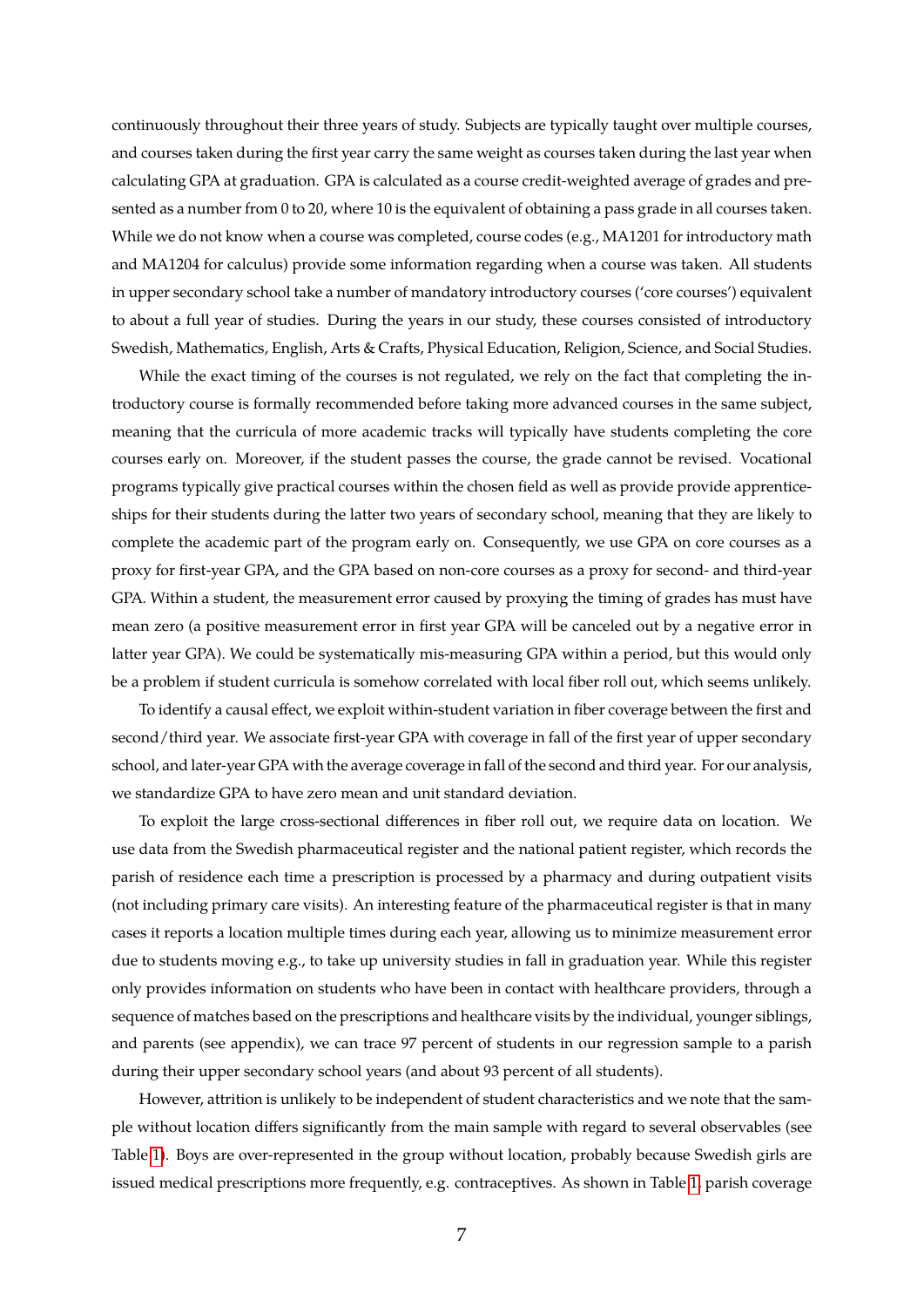increases by about 50 percent (15 percentage points) between the first and last two years. GPA also increases between year 1 and the later years, which could be due to several reasons. It could reflect the effect of initially having to take 'core courses' that the student might not find very interesting and only taking courses within their chosen field later, but might also be the result of students maturing or the formation of student-teacher bonds.

Our main regression sample consists of students graduating upper secondary school between 2010 and 2012, excluding students who move between their first and third year of upper secondary school (about 10 percent of students). While dropping these students could bias our estimate if the decision to move is related to broadband expansion, our main concern is that we would risk capturing other effects of the move, such as the effects of changing schools, peers, and neighborhood. Another concern is measurement error in our parish variable, e.g., if a student's parents are separated, we might match their location based on the father's residence in one year and the mother's residence in the next. It is only when we consistently match a student to the same parish during all three years of upper secondary school that we can be reasonably sure that we are observing the true parish of residence. However, all our results are robust to including movers. Since we require data on fiber coverage when starting upper secondary school, our earliest cohort consists of students starting in fall 2007 (i.e., graduating in summer 2010).

## **4 Empirical specification**

For our individual fixed effects specification , we assume that the relationship between GPA and fiber coverage for individual i living in parish p in year t can be described as

$$
GPA_{ipt} = \beta Fiber_{pt} + \alpha_i + \gamma_t + \varepsilon_{ipt}
$$
\n<sup>(1)</sup>

For  $\hat{\beta}$  to represent an estimate of the causal effect of fiber on GPA, we require that, conditional on time and individual fixed effects, students in less treated parishes represent an unbiased estimate of the counterfactual GPA difference for more treated students (the parallel trends assumption). Formally:

$$
E\left[ GPA_{0ipt}|\alpha_i, t, Fiber_{pt}\right] = E\left[ GPA_{0ipt}|\alpha_i, t\right] \tag{2}
$$

where  $GPA_{0ipt}$  denotes the (counter-factual) GPA of individual i in the absence of fiber roll out. By only exploiting variation over a short period of time (two years), we reduce the risk of biased estimates due to transitory GPA shocks. However, we also attempt to control for violations of the parallel trends assumption by estimating specifications with school-specific and parish-specific linear trends.

It can be useful to think of our specification as the reduced form of an instrumental variables specification, where coverage at parish level is used an instrument for actual household take-up of fiber (which we do not observe). While the decision to connect one's home to the local fiber network is endogenous, short-term changes in parish coverage are arguably exogenous from the student's perspective, and a valid instrument for household take-up of fiber. Our estimates of  $\beta$  represent intention-to-treat (ITT)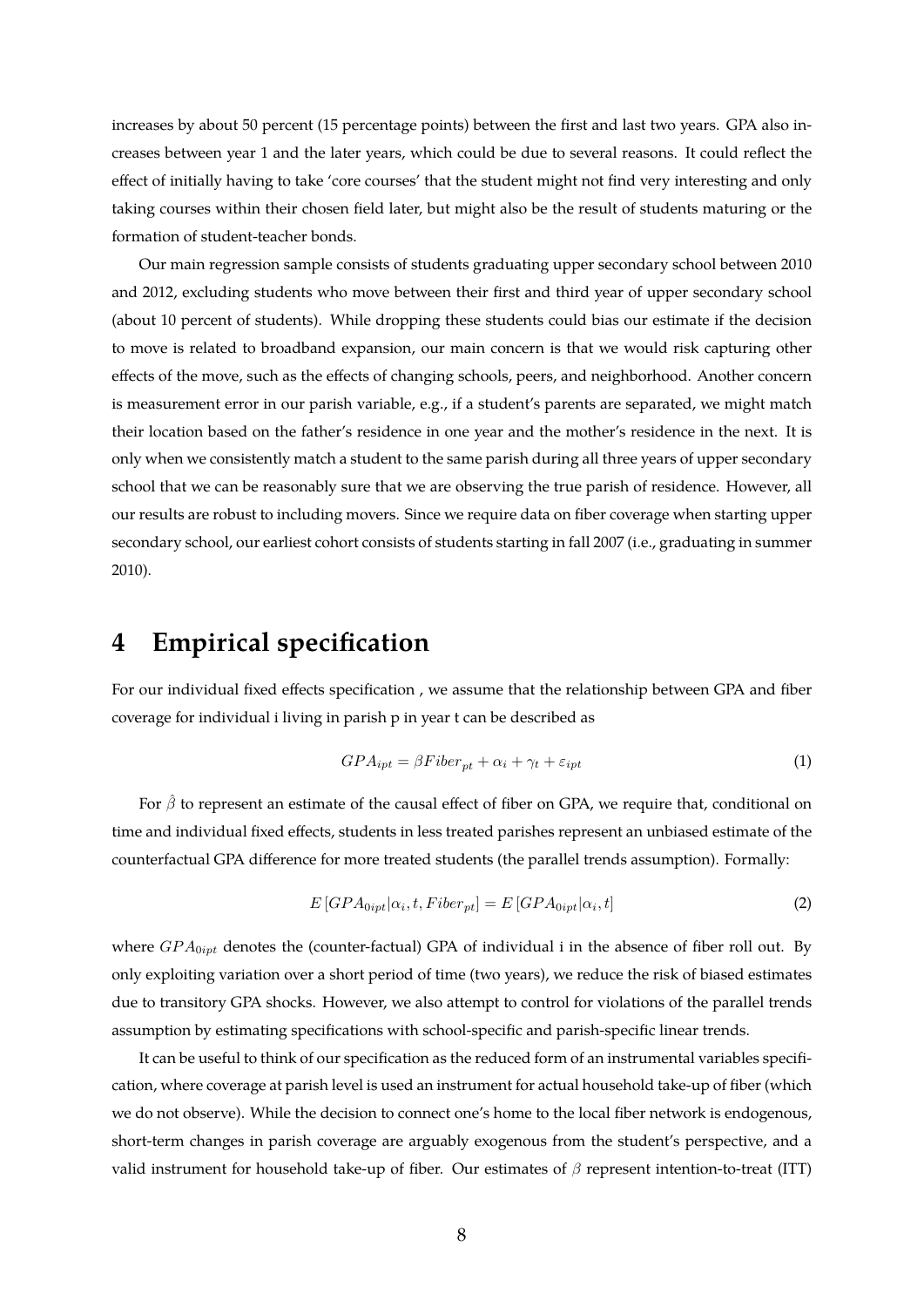estimates, meaning we estimate the effect of gaining access to fiber. Since actual take-up of fiber is less than 100 percent, our estimates represent a lower bound of the average effect of the treatment.

## **5 Results**

Before presenting the estimation results, we provide some descriptives on the relationship between fiber coverage and GPA. In order to visualize the pre- and post-treatment GPA, we sort students into 'control' and 'treatment' groups by splitting the distribution of the change in fiber coverage between 2007 and 2011 at the median. Figure [4](#page-22-0) presents the trends based on the distribution of fiber roll out. To eliminate confounding effects of fiber roll out occurring before 2007, the diagram only includes parishes with zero fiber coverage in 2007 (around 60 percent of parishes). Since 2005, the gap between treatment and control has increased by about 5 percent of a standard deviation. Turning to the GPA gender difference, the gap between girls and boys has increased by about 4 percent, as Figure 5 shows. Note that in order to better illustrate the change in the gender gap, mean GPA for both boys and girls is normalized to zero in 2003 in Figure [5.](#page-22-1) The absolute gender gap during the period is on average 40 percent of a standard deviation.

Fiber roll-out is not randomly assigned. In Table [2,](#page-16-0) we document differences between the 'treatment' and 'control' groups for a number of observables. The differences in parental education and income suggest that students who receive more intensive treatment are positively selected. Our identifying assumption is that treatment, conditional on our covariates, is as good as random. As a balancing test, we predict treatment status using pre-determined variables with and without fixed effects (table [3\)](#page-16-1). Here, we include all student-year observations with non-missing data on the parents. As expected, once we condition on parish and cohort fixed effects, the explanatory power of the socio-economic characteristics of the parents goes to zero.

Table [4](#page-17-0) presents our baseline estimates. In our OLS regression, we define fiber coverage as the average coverage during all three years of upper secondary school. The size of our OLS estimate (column 1) is about twice that of our preferred difference-in-differences estimate (column 2), putting the fiber effect at a negative 9 and 4 percent of a standard deviation, respectively. The interpretation of the marginal effect differs slightly between the two, as the within-student estimate should be interpreted as the 'contemporaneous' effect of going from 0 to 100 percent parish fiber coverage, whereas the marginal effect of the OLS estimate is the effect of going from 0 to 100 percent parish coverage during all three years of high school. Only the fixed-effect estimate is statistically significant.

A linear trend explains on average 70 percent of the variation in fiber expansion. This suggests that, by controlling for a linear trend at the parish level, we are eliminating some of the true effect since we are only exploiting "jumps" in coverage. Put differently, since treatment resembles a linear trend, joint estimation is problematic. In column 3 of Table [4,](#page-17-0) we introduce a linear trend at the school level instead. A school-specific GPA trend can be better identified separately from fiber roll out, since students in a school come from different parishes and vice versa. While we prefer the conservative estimate in column 2, this is likely a lower bound of the true effect size. We also estimate a specification with both a schoolspecific and parish-specific trend. The effect is still statistically significant, but small (column 4).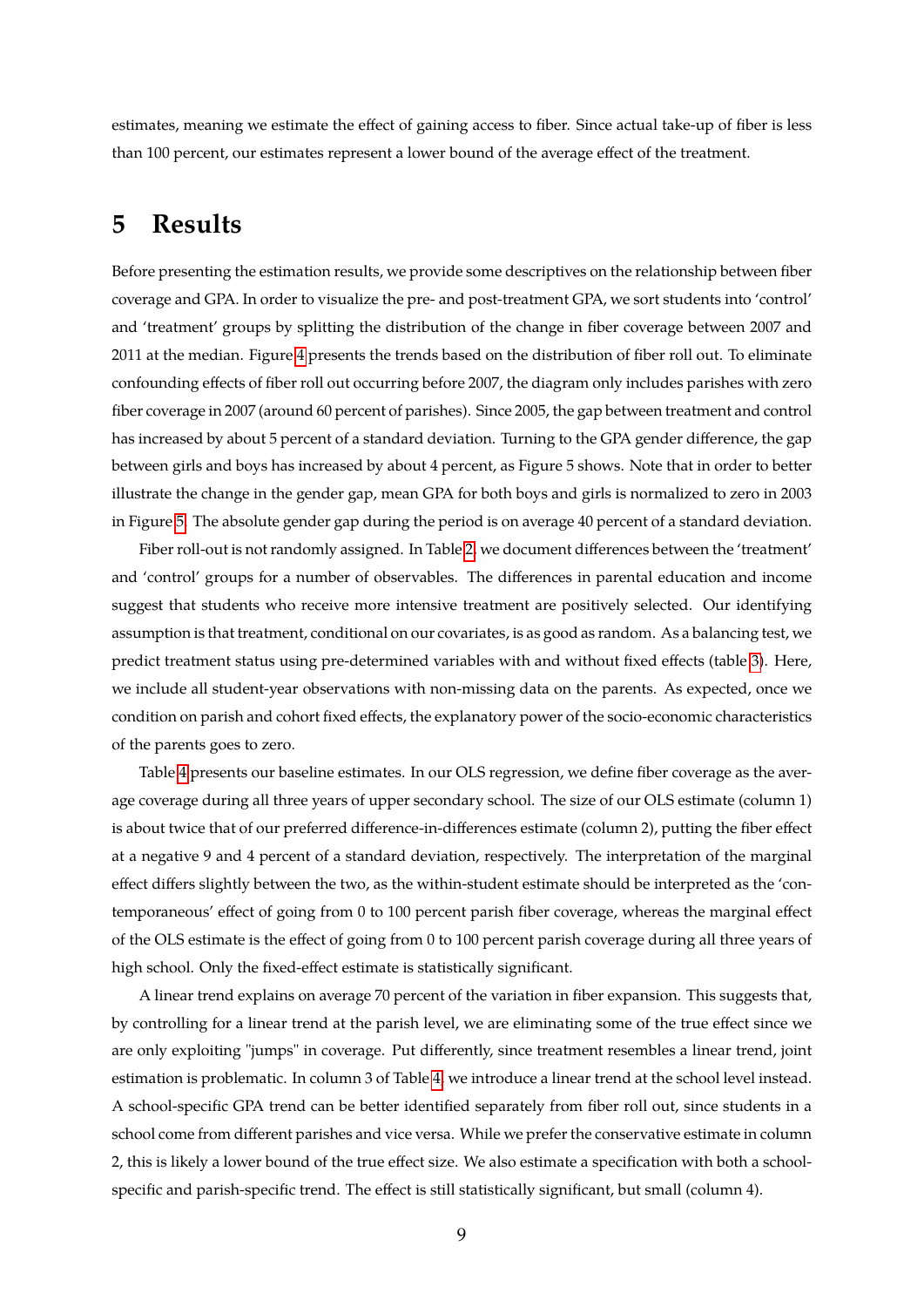#### **5.1 Heterogeneity**

Table [5](#page-18-0) documents heterogeneity in the causal effect of fiber. We predict the GPA of boys to be affected to a larger degree more than that of girls, and the results confirm this prediction. As the estimates in columns 1 and 2 show, the point estimate for boys is about 25 percent larger than for girls, with the effect size estimated at 4.3 and 3.5 percent, respectively. As mentioned previously, we observe a 4 percent increase in the GPA gender gap between 2003 and 2012. In 2012, the average parish coverage across all students in our sample was 55 percent. Assuming that fiber had no impact on GPA back in 2003, as Sweden was then still in the very early stages of extending coverage, we can do a back-ofenvelope calculation of the impact of fiber on the gender gap. Taking the difference in point estimates and multiplying by 0.55, the differential effect of fiber explains just over 10 percent of the increase in the GPA gender gap between 2003 and 2012.

We also explore heterogeneity by parental education (columns 3 and 4 of table [5\)](#page-18-0). Splitting the sample between mothers with more or less than 12 years of schooling  $^4$  $^4$ , we find that the negative effect is highly concentrated among mothers with low education. This is consistent with parental investments playing a role, but could also reflect a correlation with student ability. We also split the sample by the type of program chosen by the student (columns 5 and 6). If students sort into programs by ability, the fact that the effect seems mainly driven by students in vocational programs suggests that low-ability students are hit the hardest. We find similar discrepancies when conditioning on the father's years of school, but smaller in magnitude.

To disentangle the roles of parental investment and inherited student characteristics, we use GPA in the 9th grade (the final year of elementary school) as a proxy for student ability. To address some of the concerns associated with conditioning on a potential outcome, we split the sample into 9th grade GPA quartiles within each parish to have a prior distribution that is conditional on local broadband coverage and other local characteristics. When we run regressions on GPA quartiles by maternal education (see Figure 7), we find that maternal education is important even when conditioning on prior GPA, but only for students in the lowest quartile.

Finally, we hypothesize that urban amenities may attenuate the fiber effect. If students already have a access to large number of leisure goods and activities, this may reduce the impact of high-speed broadband. We find that the fiber effect is reduced when we only include students living in major cities but not by much (column 7 of table [5\)](#page-18-0).

#### **5.2 Robustness checks**

To test the robustness of the results, we first counterfactually introduce fiber 1 to 3 years earlier. The results of this exercise are presented in Figure 8. The counterfactual roll out does not yield any significant effects. However, this does not constitute a clean placebo test, since the roll out we exploit in this paper

<sup>&</sup>lt;sup>4</sup>12 years of schooling is equivalent to at least a degree from a three-year academic track in upper secondary school. We drop the 10 percent of students missing data on maternal education is missing.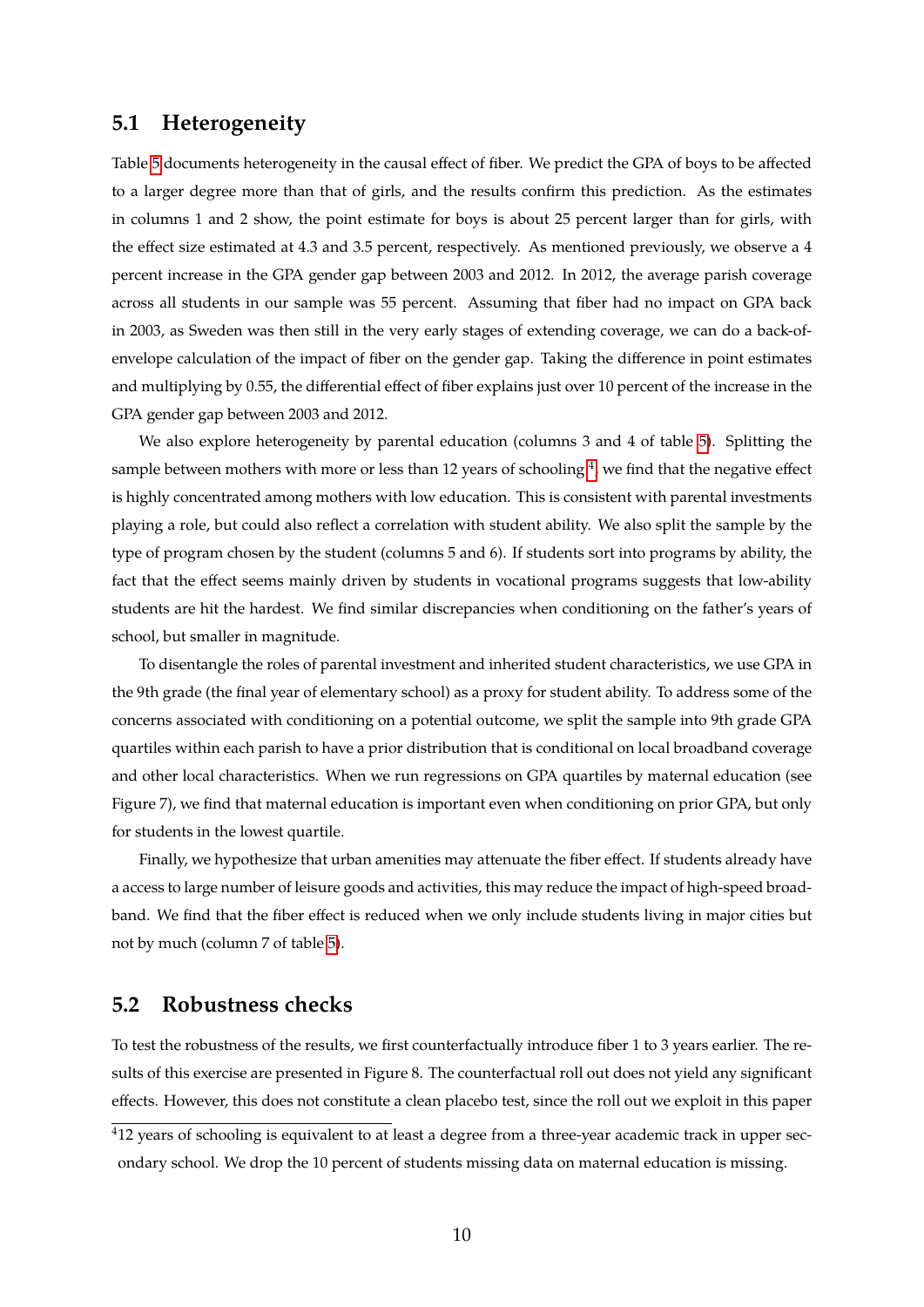is likely to be related to earlier broadband investments. Due to lack of data on broadband expansion pre-2007, we can only provide limited evidence of this. In 2000, prior to the first wave of subsidies to broadband expansion, the Swedish government sought to identify rural areas where commercial investment was unlikely to happen [\(The Broadband Committee, SOU 2000:111, 2000\)](#page-14-2). The earmarked funds were distributed among municipalities in proportion to the estimated cost of extending coverage. Given this subsidy schedule, a larger absolute gap between projected cost and awarded funds should, ceteris paribus, be negatively correlated with broadband coverage. Interpreting the cost-subsidy gap as a proxy for the roll out speed of first-generation broadband, we regress the increase in municipal fiber coverage during 2007-2011 on the cost-subsidy gap (not reported) and find that an additional 10 million SEK in subsidies back in 2000 is associated with an increase in the expansion of coverage during 2007-2011 of 2 percentage points<sup>[5](#page-0-0)</sup>, suggesting that the effects of these early subsidies still affected expansion rates and that roll out rates are positively autocorrelated. In addition, using a 2003 PTS survey detailing the number of ISPs that owned local internet infrastructure in Swedish towns and cities, we find that additional operators in 2003 are positively correlated with broadband expansion during 2007-2011 $^6$  $^6$ .

Table [7](#page-19-0) documents further robustness checks. First, we split the sample by initial treatment level. A majority of students reside in urban parishes with coverage above the median. Nonetheless, it is interesting to note that the negative effect is found only for the sample with high initial coverage. This suggests a non-linear effect, which is consistent with the fact that many online activities can be described as network goods with positive spillovers among peers, such as online gaming and social media. We also estimate our baseline specification without foreign-born students in the sample. If foreign-born students improve their GPA less than native-born students due to e.g., discrimination, this could confound our results, as immigrants are over-represented in the more intensely treated parishes (see Table [2\)](#page-16-0). However, it does not seem as though this discrepancy is driving our results (column 3 in Table [7\)](#page-19-0).

#### **5.3 Effects on dropping out and tertiary eligibility**

Next, we examine the effect of fiber on two extensive margins, dropping out and being eligible for tertiary education<sup>[7](#page-0-0)</sup>. For students who drop out, our records only indicate that they were enrolled but did not receive a diploma at the time of graduate. We do not know any course grades. With only a single data point per student, we resort to a family fixed-effects specification where we compare dropout rates between siblings:

$$
D_{hpt} = \beta_1 Fiber_{pt} + \beta_2 \mathbf{X} + \alpha_h + \gamma_t + \varepsilon_{ipt}
$$
\n(3)

<sup>5</sup>Significant at the 5 percent level

<sup>6</sup>The number of ISPs operating in an area has been used as a proxy for local coverage in previous research [\(Vigdor et al., 2014;](#page-14-0) [Kolko, 2012\)](#page-13-12).

<sup>&</sup>lt;sup>7</sup>Students are eligible to apply to universities and university-colleges if they obtain passing grades on at least 90 percent of their course credits, including introductory Swedish, English, and Math.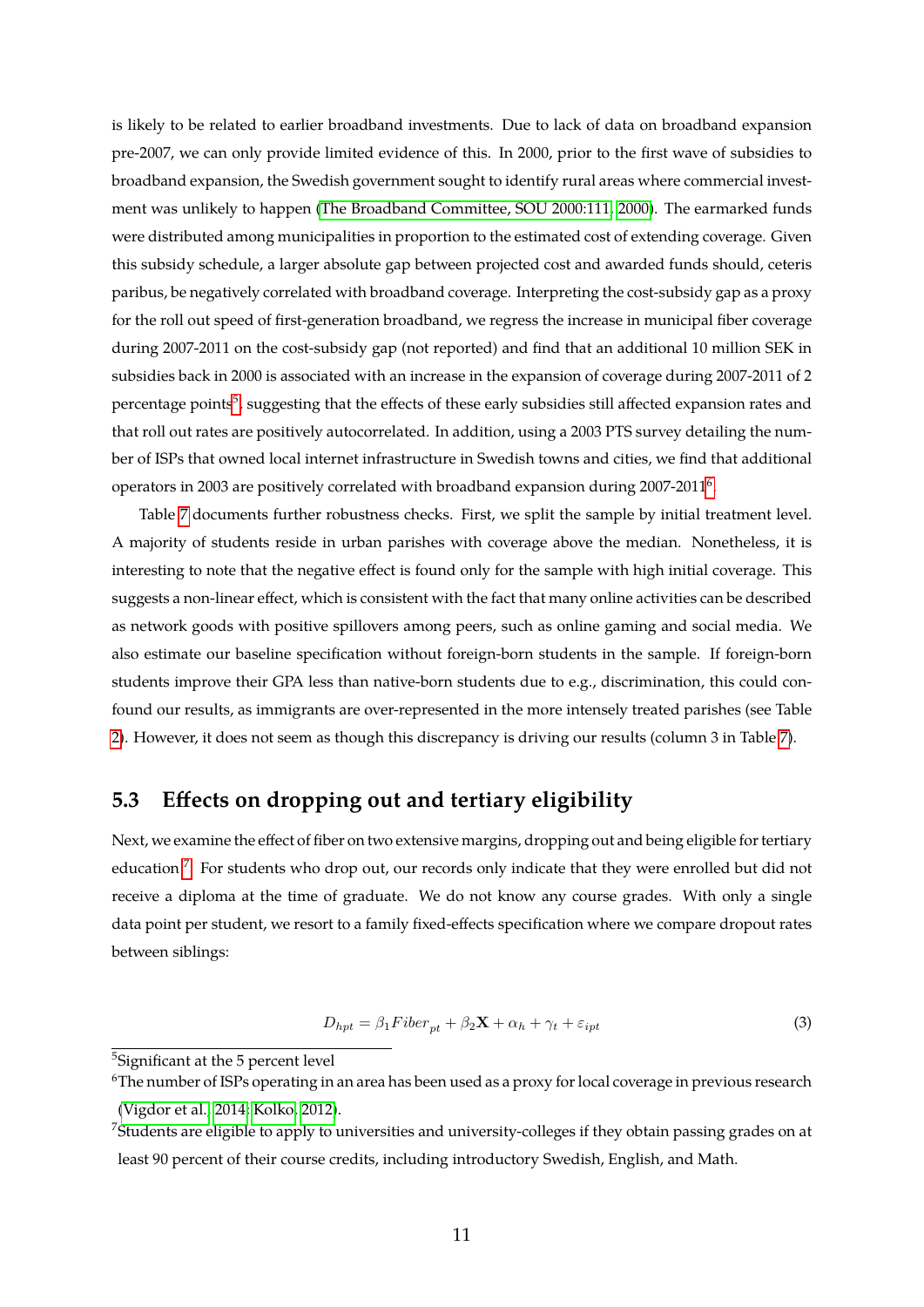where D is an indicator for dropout or eligibility status for a student in family  $h$ , residing in parish  $p$  and (potentially) graduating in year  $t$ . Our sample consists of students graduating between 2007 and 2012 with at least one sibling graduating during the same period. As a fiber measure, we use fiber coverage in the year of graduation to increase sample size. We exclude families who move between the graduation of the graduation of the eldest and youngest sibling. We control for a family fixed effect as the as gender, type of program and ninth grade GPA. As shown in table [6,](#page-19-1) we do not find any significant effects on either margin. Running the family fixed-effects regression for GPA reveals a point estimate similar to our baseline regression (5 percent of a standard deviation), but we cannot statistically distinguish the effect from zero.

#### **5.4 Effects on student time use**

Perhaps the most obvious mechanism by which broadband could affect academic achievement is student time use. As explained in section [2,](#page-2-0) the negative effect we find in our reduced form analysis could be caused by lowered marginal costs of activities that compete with schoolwork for the student's time. Using survey data, we provide evidence that the time spent online increases more in areas where the broadband roll out is more extensive. The Program for International Student Assessment (PISA) is a large international triennial survey of the skills and knowledge of 15-year-old students. In 2012 and 2015 waves, the student questionnaire included several questions on the intensity of ICT use. One of these is particularly well suited to our study: *"During a typical weekday, for how long do you use the internet outside of school?"*. The intensity of internet use during a weekday is a plausible culprit, as it directly competes with time devoted to homework.

Unfortunately, the waves do not overlap with the period in our main study, but fiber roll out was still very much ongoing in 2015. Each wave includes a representative sample of about 5000 Swedish 15 year-olds, most attending the final year of lower secondary school (9th grade). While student residence is not reported in detail, we do know if the student is located in a metropolitan area, a large city, or a smaller town/rural area. As the metropolitan areas were almost fully covered by fiber in 2015, the rest of the country was catching up. Thus, if fiber access causes more internet use, internet use is expected to increase less in metropolitan areas than in the rest of Sweden between the two survey waves (2012 and 2015). We test this hypothesis using a simple diff-in-diff specification:

$$
Highuse_i = \alpha + \beta Metro_i + \gamma D_{i,2015} + \delta Metro_i \times D_{i,2015}
$$
\n
$$
\tag{4}
$$

where we define high internet use as a dummy indicating whether student i reported spending more than two hours per weekday using the internet. Metro is a dummy for attending a school in a metropolitan area and  $D_{2015}$  is a dummy for the 2015 wave. The coefficient of interest is  $\delta$ , where  $\delta$  < 0 indicates that time spent online increased more in non-metropolitan areas between 2012 and 2015. As reported in Table [8,](#page-20-1)  $\delta$  has the expected negative sign and is statistically significant at -4.3 percentage points or about -7 percent of the "High use" sample mean of 56 percent in 2012. This suggests that fiber roll out actually causes students to spend more time online, and provides a plausible mechanism for the negative effect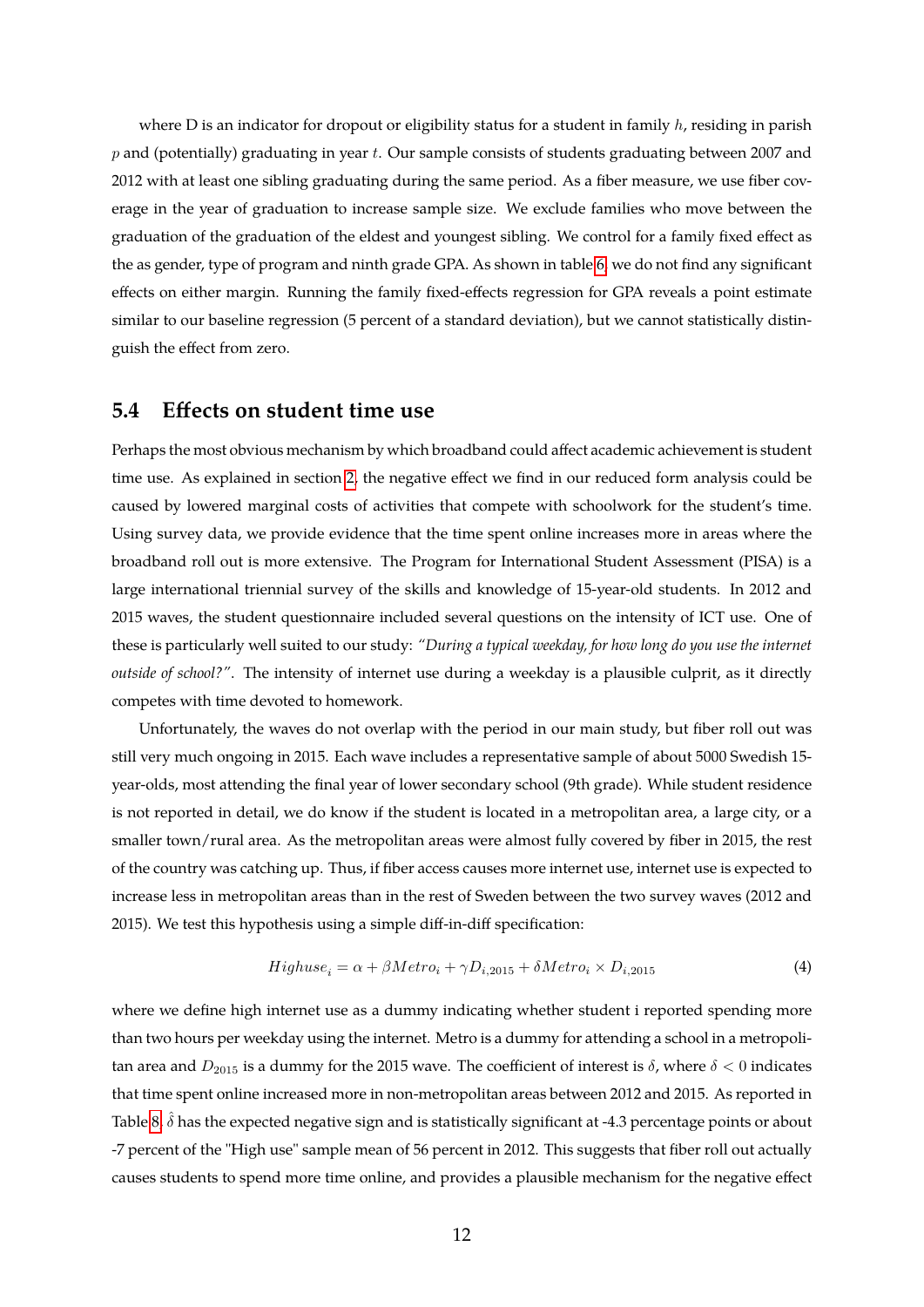we find in our main analysis. The point estimate is unaffected if we define high use as spending more than four hours per day online, but less precise.

## **6 Conclusion**

In this study, we provide evidence of a negative causal effect of high-speed broadband on the GPA of students in upper secondary school. Increasing local coverage from zero to 100 percent reduces expected GPA by 4 percent of a standard deviation in our preferred specification. The effect is larger for boys and for children born to parents with low education. We find that parental resources can mitigate the negative effect even when accounting for differences in student ability. While our estimates are quite small, there are several reasons to consider our preferred estimate a lower bound of the average treatment effect. First, we can only estimate the ITT effect. Scaling our estimates by the first stage would yield a significantly larger LATE estimate. Second, our estimates control for a linear trend at the parish level, which is to some extent correlated with treatment. With the current pace of ICT development, it should only be a matter of time before high-speed internet access is practically universal. With the booming number of services provided online, the size and scope of the effect of high-speed internet on student performance is likely to increase.

Our evidence suggests that part of an increased GPA gender gap can be explain by the fiber effect being more harmful to boys. [Fortin et al.](#page-13-13) [\(2015\)](#page-13-13) identify lowered post-secondary academic ambitions among boys as one of the main causes of a widening GPA gender gap. Our findings suggest that the GPA gap has increased due to boys reducing academic effort in favor of leisure, which is consistent with decreasing post-secondary ambitions and the labor market effects of leisure focused technology documented by [Aguiar et al.](#page-13-5) [\(2017\)](#page-13-5). At the extensive margin, we do not find any evidence suggesting an increased probability of dropping out of upper secondary school although our methodology here is lacking. We also provide suggestive evidence that parental ability plays a role in mitigating the negative effect of high-speed internet, with the estimated effect on students born to a highly educated mother being just a quarter of the size of the effect on students born to a mother with low education.

Finally, we provide a plausible mechanism using PISA survey data. Students living in areas with more rapid broadband expansion report a larger increase in hours spent online. More time spent online could crowd out time spent on e.g., homework, ultimately causing the drop in GPA.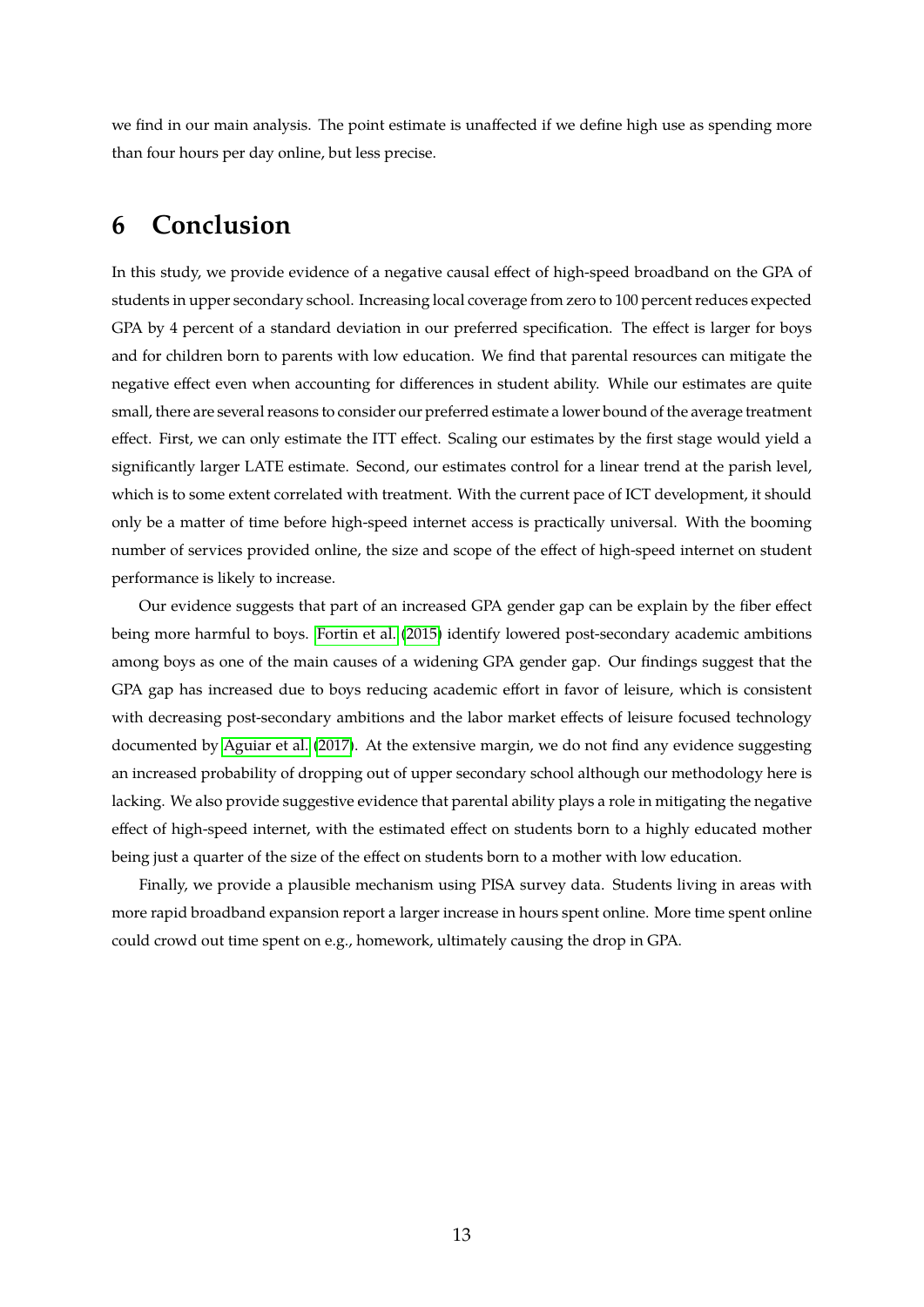## **References**

- <span id="page-13-5"></span>**Aguiar, Mark, Mark Bils, Kerwin Kofi Charles, and Erik Hurst**, "Leisure Luxuries and the Labor Supply of Young Men," Working Paper 23552, National Bureau of Economic Research June 2017. DOI: 10.3386/w23552.
- <span id="page-13-6"></span>**Akerman, Anders, Ingvil Gaarder, and Magne Mogstad**, "The Skill Complementarity of Broadband Internet," *The Quarterly Journal of Economics*, November 2015, *130* (4), 1781–1824.
- <span id="page-13-11"></span>**Björklund, Anders and Kjell G. Salvanes**, "Chapter 3 - Education and Family Background: Mechanisms and Policies," in Eric A. Hanushek, Stephen Machin, and Ludger Woessmann, eds., *Handbook of the Economics of Education*, Vol. 3, Elsevier, January 2011, pp. 201–247. DOI: 10.1016/B978-0-444- 53429-3.00003-X.
- <span id="page-13-2"></span>**Faber, Benjamin, Rosa Sanchis-Guarner, and Felix Weinhardt**, "ICT and Education: Evidence from Student Home Addresses," Technical Report w21306, National Bureau of Economic Research, Cambridge, MA June 2015. DOI: 10.3386/w21306.
- <span id="page-13-13"></span>**Fortin, Nicole M., Philip Oreopoulos, and Shelley Phipps**, "Leaving Boys Behind: Gender Disparities in High Academic Achievement," *Journal of Human Resources*, August 2015, *50* (3), 549–579.
- <span id="page-13-7"></span>**Grover, Sarthak, Roya Ensafi, and Nick Feamster**, "A Case Study of Traffic Demand Response to Broadband Service-Plan Upgrades," in "Passive and Active Measurement" Lecture Notes in Computer Science 2016, pp. 124–135.
- <span id="page-13-4"></span>**Guldi, Melanie and Chris M. Herbst**, "Offline effects of online connecting: the impact of broadband diffusion on teen fertility decisions," *Journal of Population Economics*, July 2016, pp. 1–23.
- <span id="page-13-1"></span>**Kenny, Robert and Charles Kenny**, "Superfast broadband: is it really worth a subsidy?," *info*, 2011, *13* (4), 3–29.
- <span id="page-13-12"></span>**Kolko, Jed**, "Broadband and local growth," *Journal of Urban Economics*, 2012, *71* (1), 100 – 113.
- <span id="page-13-3"></span>**Malamud, Ofer and Cristian Pop-Eleches**, "Home Computer Use and the Development of Human Capital," *The Quarterly Journal of Economics*, May 2011, *126* (2), 987–1027.
- <span id="page-13-0"></span>**OECD**, "National Broadband Plans," *OECD Digital Economy Papers*, 2011, *181.*
- <span id="page-13-8"></span>**Statistics Sweden**, "Use of computers and the Internet by private persons in 2007," 2007.
- <span id="page-13-10"></span>**Svensson, Måns, Stefan Larsson, and Marcin De Kaminski**, "Professionalization, Gender and Anonymity in the Global File Sharing Community," *Piracy Effect*, 2013, pp. 1–8.
- <span id="page-13-9"></span>**Swedish Media Council**, "Ungar och medier 2015," [http://statensmedierad.se/publikationer/](http://statensmedierad.se/publikationer/ungarochmedier/ungarmedier2015.381.html) [ungarochmedier/ungarmedier2015.381.html](http://statensmedierad.se/publikationer/ungarochmedier/ungarmedier2015.381.html) 2015.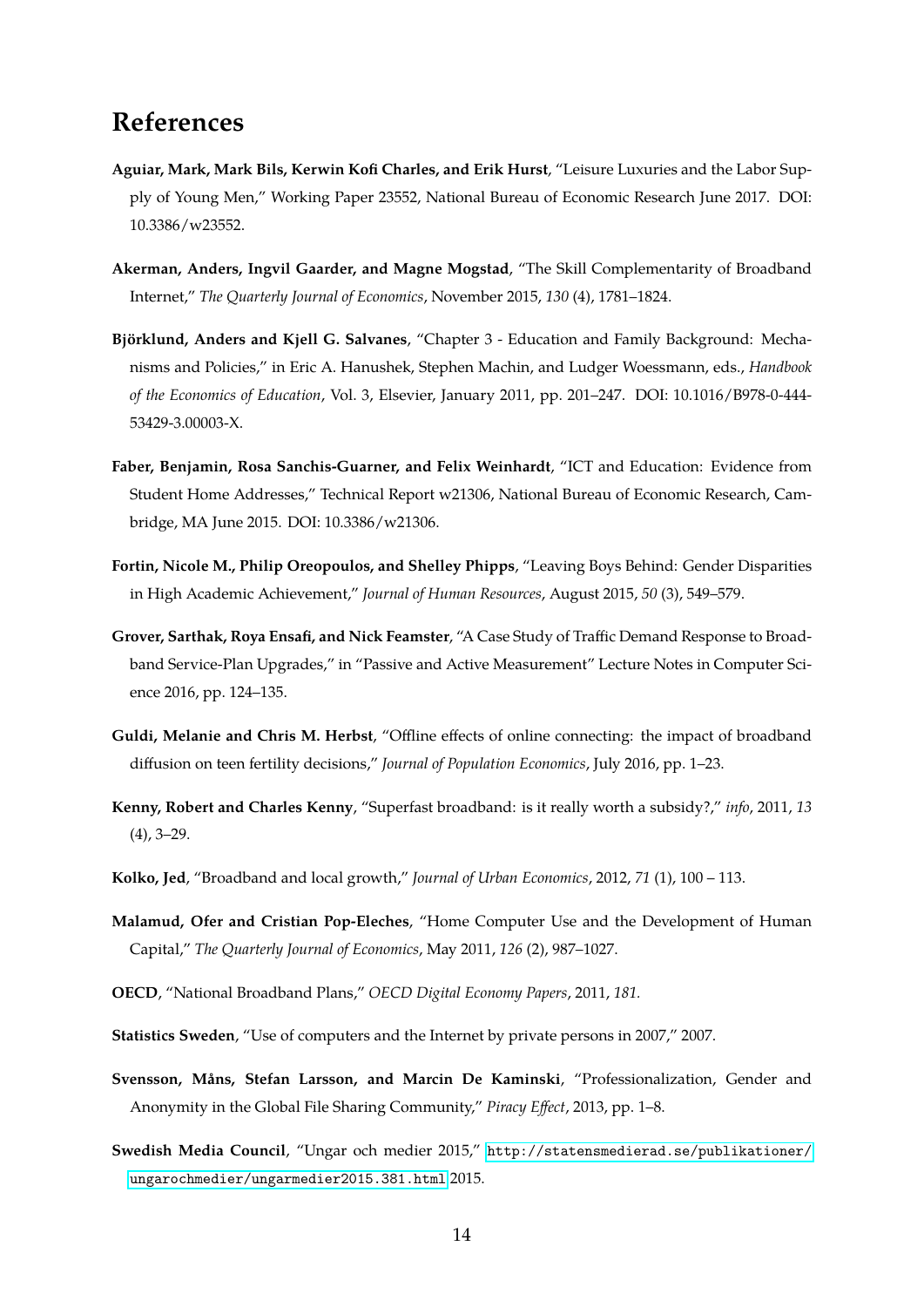- <span id="page-14-1"></span>**Swedish Post and Telecom Authority**, "Bredbandskartläggning 2007," [https://www.pts.se/upload/](https://www.pts.se/upload/Rapporter/Internet/2008/Bredbandskartlaggning_2007_2008_5.pdf) [Rapporter/Internet/2008/Bredbandskartlaggning\\_2007\\_2008\\_5.pdf](https://www.pts.se/upload/Rapporter/Internet/2008/Bredbandskartlaggning_2007_2008_5.pdf) 2008.
- <span id="page-14-2"></span>**The Broadband Committee, SOU 2000:111**, "IT-infrastruktur för stad och land," 2000.
- <span id="page-14-0"></span>**Vigdor, Jacob L., Helen F. Ladd, and Erika Martinez**, "Scaling the Digital Divide: Home Computer Technology and Student Achievement," *Economic Inquiry*, 2014, *52* (3), 1103–1119.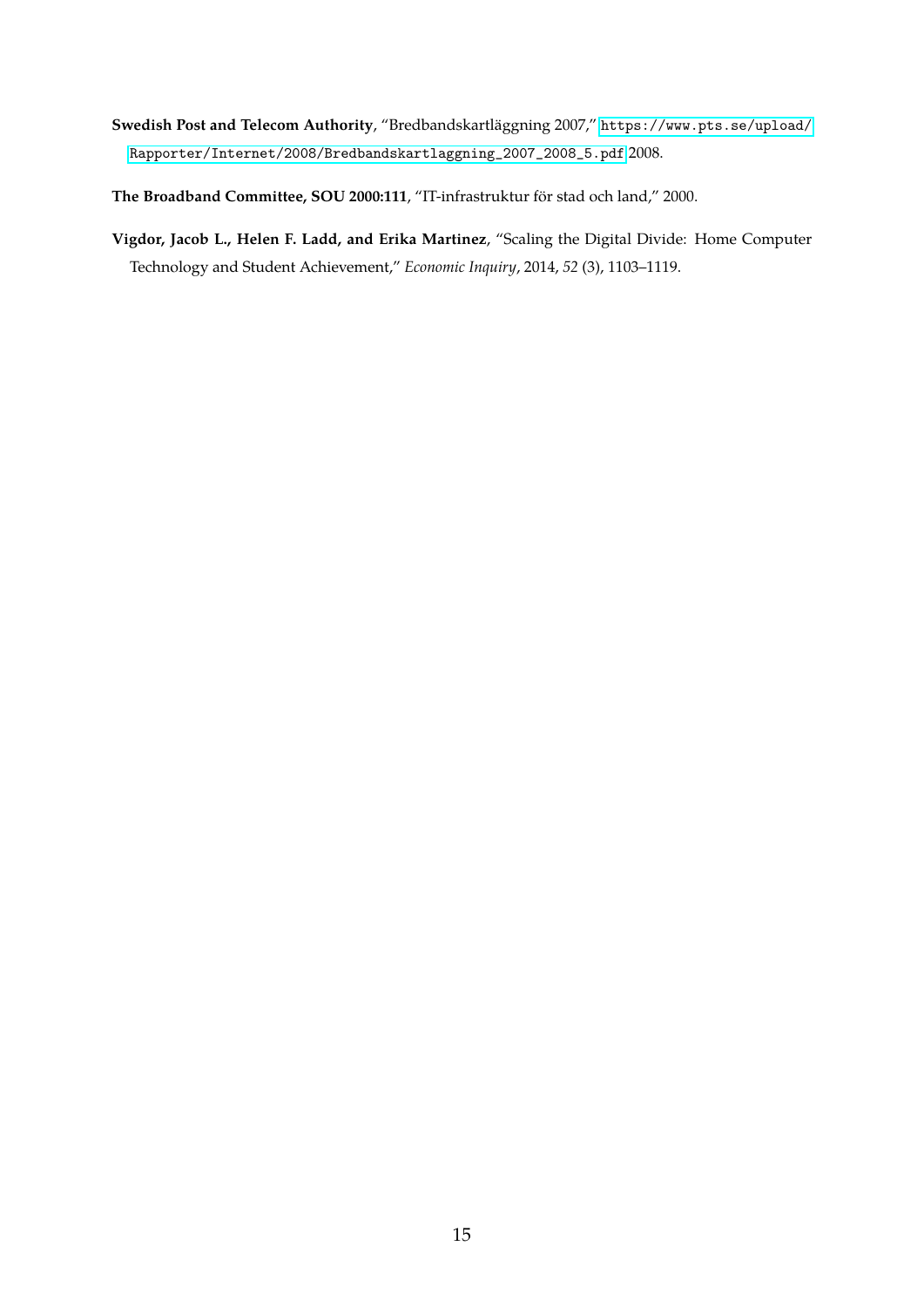<span id="page-15-0"></span>

|                             | With location | Without location         | p-value |
|-----------------------------|---------------|--------------------------|---------|
| Year of birth               | 1991.9        | 1991.9                   | 0.00    |
| Boy                         | 0.49          | 0.69                     | 0.00    |
| GPA at graduation           | 14.1          | 14.1                     | 0.44    |
| GPA, year 1                 | 13.8          | 13.7                     | 0.48    |
| GPA, years 2-3              | 14.2          | 14.1                     | 0.18    |
| GPA, 9 <sup>th</sup> grade  | 223.4         | 222.8                    | 0.39    |
| Fiber coverage, year 1      | 0.31          | $\overline{\phantom{a}}$ |         |
| Fiber coverage, years 2-3   | 0.42          |                          |         |
| Academic program            | 0.47          | 0.49                     | 0.00    |
| Immigrant                   | 0.049         | 0.096                    | 0.00    |
| Mother's years of schooling | 11.9          | 11.9                     | 0.073   |
| Father's years of schooling | 11.8          | 11.9                     | 0.0068  |
| Mother's income (log SEK)   | 11.5          | 11.4                     | 0.00    |
| Father's income (log SEK)   | 11.9          | 11.8                     | 0.00    |
| Number of students          | 246,059       | 8,050                    |         |

## Table 1: Summary statistics by location information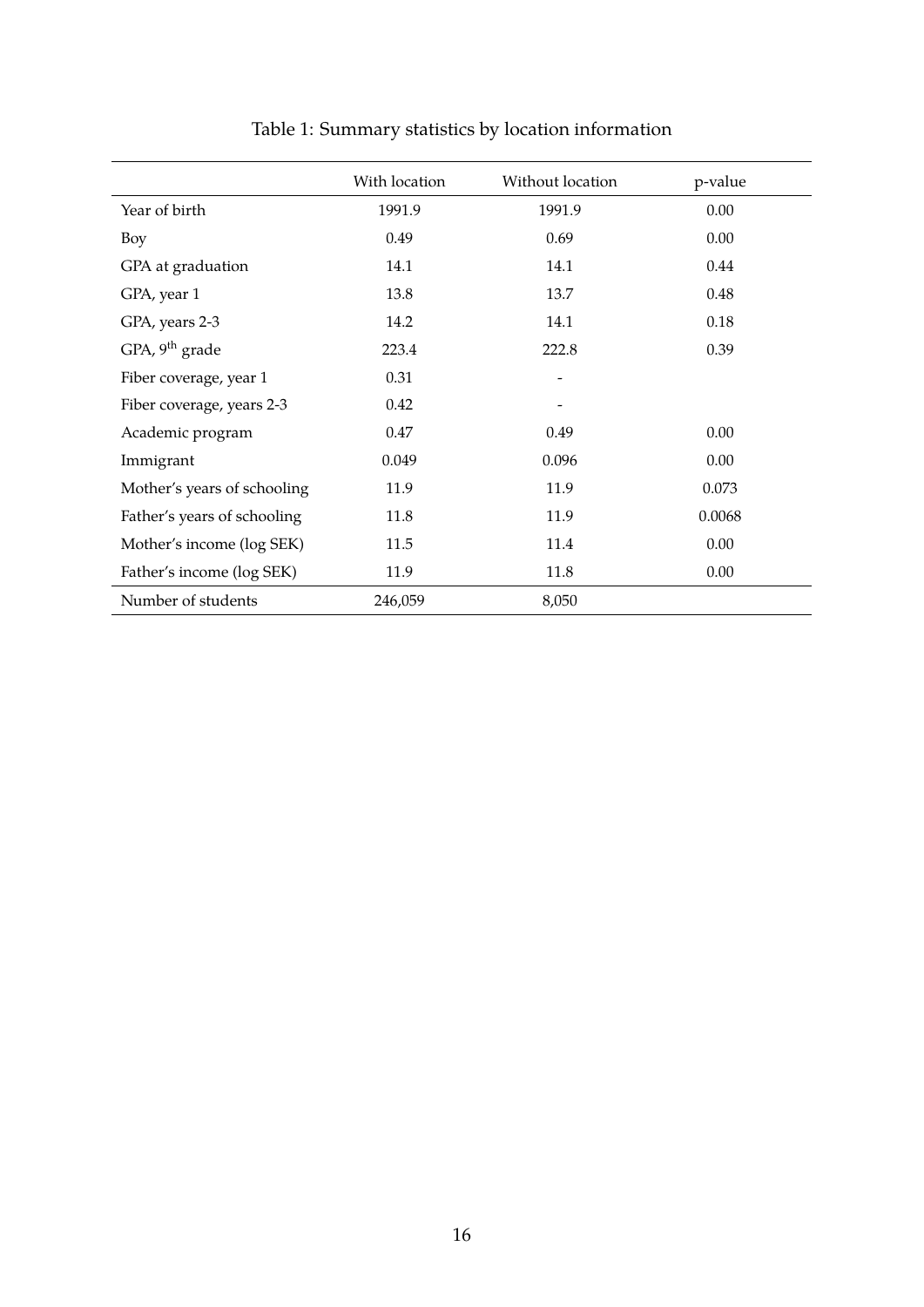<span id="page-16-0"></span>

|                             | Bottom 50 percent of    | Top 50 percent of       | p-value          |
|-----------------------------|-------------------------|-------------------------|------------------|
|                             | fiber rollout 2007-2011 | fiber rollout 2007-2011 |                  |
| Year of birth               | 1991.9                  | 1991.9                  | 0.027            |
| Boy                         | 0.49                    | 0.49                    | 0.94             |
| GPA at graduation           | 14.0                    | 14.1                    | 0.00             |
| GPA, year 1                 | 13.5                    | 13.8                    | 0.00             |
| GPA, years 2-3              | 14.2                    | 14.1                    | 0.074            |
| GPA, 9 <sup>th</sup> grade  | 221.0                   | 224.1                   | 0.00             |
| Fiber coverage, year 1      | 0.22                    | 0.33                    | $\boldsymbol{0}$ |
| Fiber coverage, years 2-3   | 0.23                    | 0.47                    | $\theta$         |
| Academic program            | 0.44                    | 0.48                    | 0.00             |
| Immigrant                   | 0.026                   | 0.055                   | 0.00             |
| Mother's years of schooling | 11.7                    | 11.9                    | 0.00             |
| Father's years of schooling | 11.5                    | 11.9                    | 0.00             |
| Mother's income (log SEK)   | 11.4                    | 11.5                    | 0.00             |
| Father's income (log SEK)   | 11.8                    | 11.9                    | 0.00             |
| Number of students          | 55,914                  | 190,145                 |                  |

### Table 2: Summary statistics by change in fiber coverage

#### <span id="page-16-1"></span>Table 3: Balancing test, predicting fiber by parental schooling and income

| Father's income (log SEK)   | $-0.00664**$ | $-0.00733***$ | $-0.000321$  |
|-----------------------------|--------------|---------------|--------------|
|                             | (0.00293)    | (0.00177)     | (0.000202)   |
| Mother's income (log SEK)   | 0.00346      | 0.000875      | $-0.000128$  |
|                             | (0.00278)    | (0.00144)     | (0.000203)   |
| Observations                | 444,808      | 444,808       | 444,808      |
| Father's years of schooling | $0.0115***$  | $0.00785***$  | $-6.37e-05$  |
|                             | (0.00142)    | (0.000760)    | $(5.13e-05)$ |
| Mother's years of schooling | $0.00459***$ | $0.00294***$  | $-2.89e-06$  |
|                             | (0.00119)    | (0.000706)    | $(6.86e-05)$ |
| Observations                | 424,068      | 424,068       | 424,068      |
| Cohort FE                   | <b>YES</b>   | <b>YES</b>    | <b>YES</b>   |
| Municipal FE                | NO.          | <b>YES</b>    | NO.          |
| Parish FE                   | NO           | NO            | YES          |

Standard errors clustered at the parish level.

\*\*\* p<0.01, \*\* p<0.05, \* p<0.1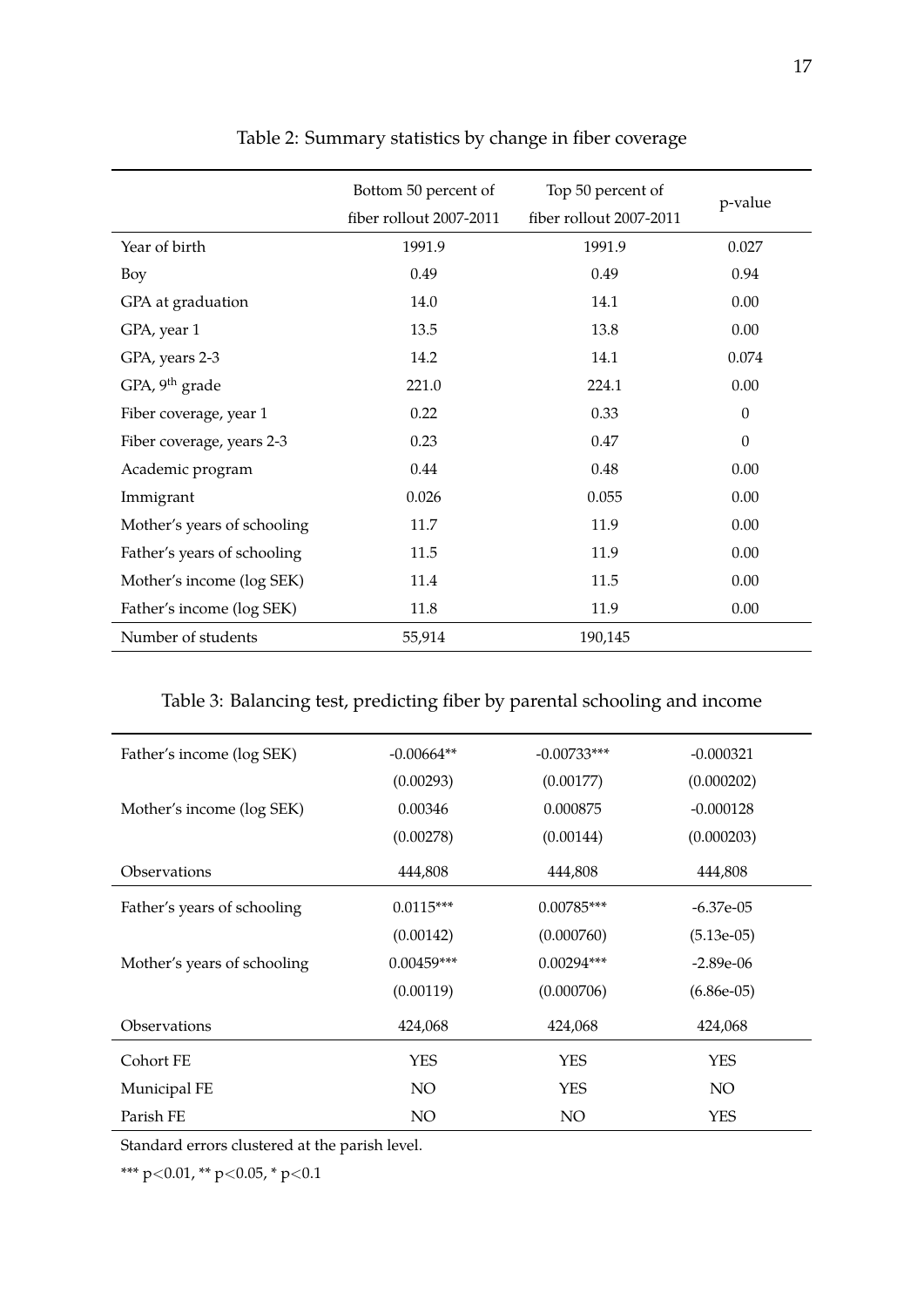<span id="page-17-0"></span>

|                     | <b>OLS</b> | FE           | FE          | FE                |
|---------------------|------------|--------------|-------------|-------------------|
| Fiber               | $-0.0937$  | $-0.0393***$ | $-0.132***$ | $-0.0290**$       |
|                     | (0.0666)   | (0.0138)     | (0.0147)    | (0.0136)          |
|                     |            |              |             |                   |
| <b>Observations</b> | 229,078    | 494,064      | 494,064     | 494,064           |
| <b>Students</b>     | 229,078    | 247,032      | 247,032     | 247,032           |
| R-squared           | 0.457      | 0.901        | 0.909       | 0.910             |
| Linear trends       | Parish     | Parish       | School      | Parish and School |

#### Table 4: Main results

Column 1 includes controls for parents' age at birth, education, and income, and the student's GPA in 9th grade, as well as a set of dummies for academic program, sex, sibling order, and parish. Columns 2-5 present the individual FE estimates of equation 1. All FE regressions include a full set of year dummies. Standard errors clustered at the parish level. Our sample excludes movers, dropouts, and students in parishes with a negative reported change in fiber coverage during 2007-2011. \*\*\* p<0.01, \*\* p<0.05, \* p<0.1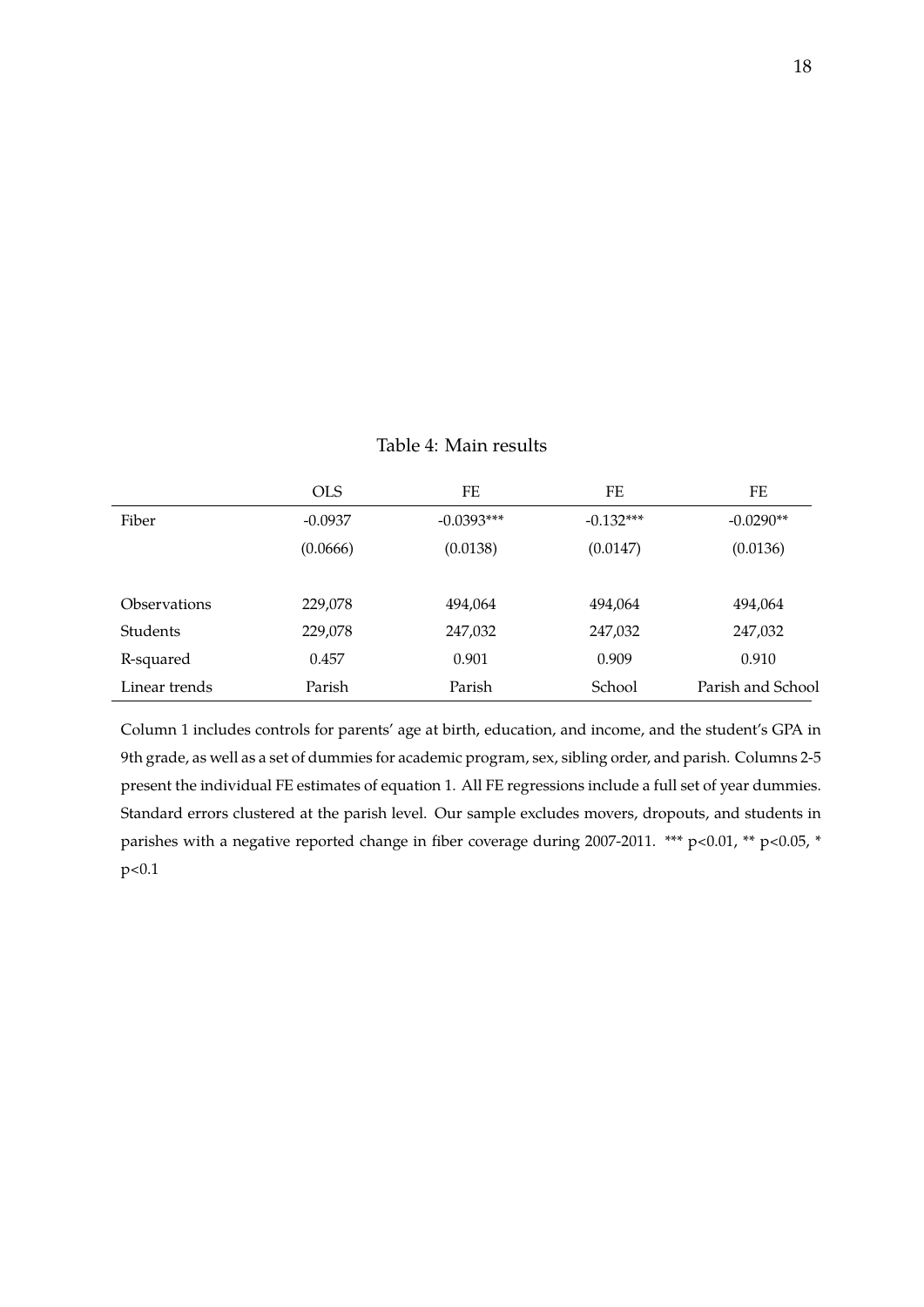| Fiber                 | $-0.0448**$<br>(0.0202) | $-0.0349*$<br>(0.0184) | $-0.0623***$<br>(0.0208) | $-0.0158$<br>(0.0175) | $-0.0269$<br>(0.0169) | $-0.0439**$<br>(0.0199) | $-0.0321**$<br>(0.0156) |
|-----------------------|-------------------------|------------------------|--------------------------|-----------------------|-----------------------|-------------------------|-------------------------|
| <b>Observations</b>   | 244,306                 | 255,092                | 260,292                  | 239,106               | 235,176               | 264,222                 | 303,528                 |
| Students              | 122,153                 | 127,546                | 130,146                  | 119,553               | 117,588               | 132,111                 | 151,764                 |
| R-squared             | 0.890                   | 0.906                  | 0.884                    | 0.912                 | 0.914                 | 0.893                   | 0.905                   |
|                       |                         |                        | Mother                   | Mother                | Academic              | Vocational              |                         |
| Sample<br><b>Boys</b> | Girls                   | low edu                | high edu                 | program               | program               | Major cities            |                         |

<span id="page-18-0"></span>Table 5: Heterogeneity

This table presents the individual FE estimates of equation 1. Columns 1-2 splits the sample by the sex of the student. Columns 3-4 splits the sample by mother'seducation (< and <sup>&</sup>gt; <sup>12</sup> years of schooling, respectively). Columns 5-6 splits the sample by the type of program attended by the student. Column <sup>7</sup> including onlystudents living in major cities. All regressions include <sup>a</sup> full set of year dummies and parish specific linear trends. Standard errors clustered at the parish level. Our sample excludes movers, dropouts, and students in parishes with a negative reported change in fiber coverage between 2007 and 2011. \*\*\* p<0.01, \*\* p<0.05, \* p<0.1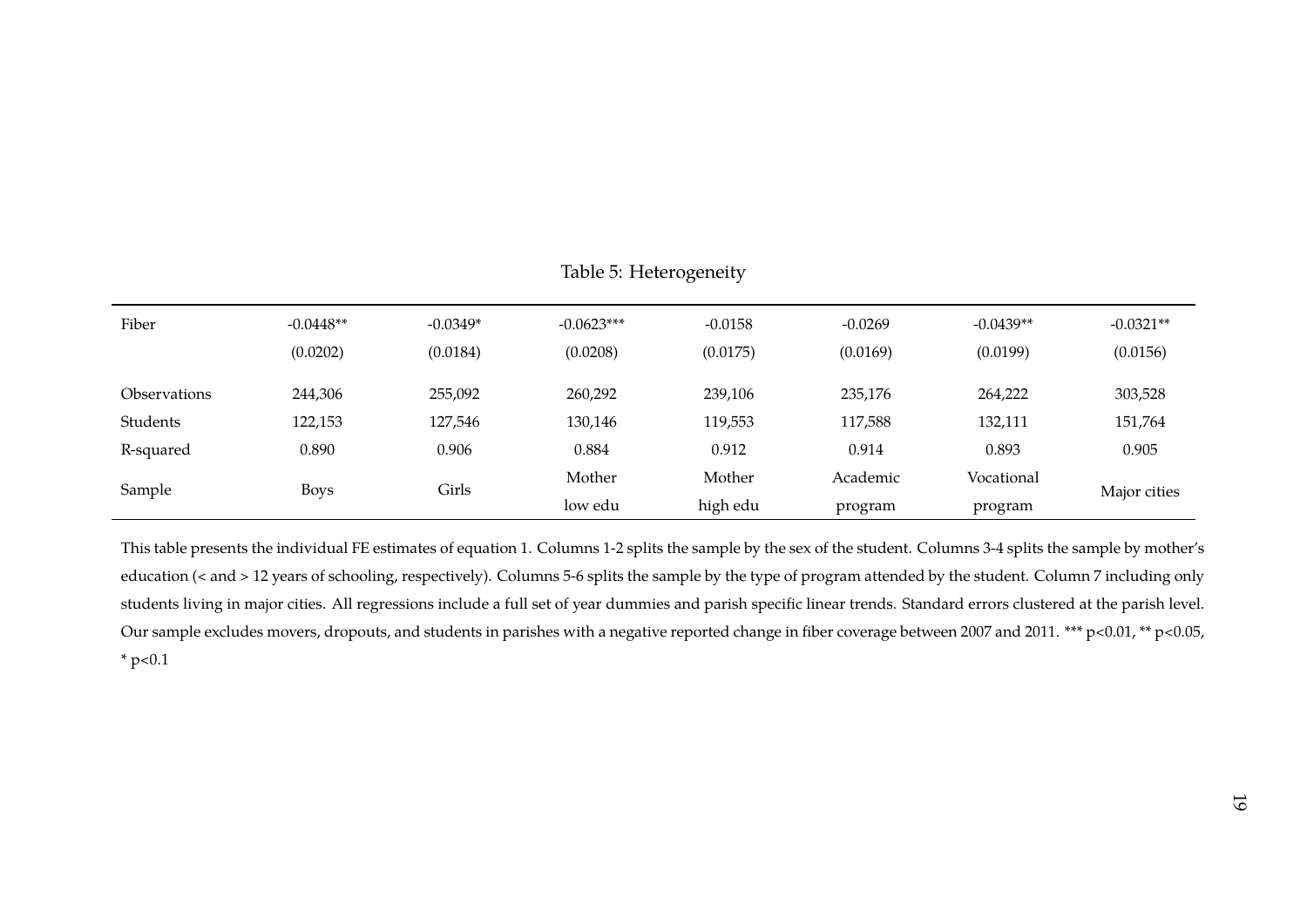#### Table 6: Extensive margins

<span id="page-19-1"></span>

|                            | Dropout     | Eligibility | GPA                      |
|----------------------------|-------------|-------------|--------------------------|
| Fiber                      | $-0.000591$ | 0.0109      | $-0.0489$                |
|                            | (0.0116)    | (0.0119)    | (0.0328)                 |
| <i><b>Observations</b></i> | 241,470     | 202,078     | 202,078                  |
| R-squared                  | 0.614       | 0.960       | 0.814                    |
| Sample mean                | 0.099       | 0.894       | $\overline{\phantom{0}}$ |

This table presents OLS estimates for the effect of fiber on drop out an eligibility rates. Controls include parents age, schooling and income, program type, sex and 9th grade GPA as well as a full set of parish, sibling order and year fixed effect as well as parish specific linear trends. Standard errors clustered at the parish level. Our sample excludes movers, dropouts, and students in parishes with a negative reported change in fiber coverage between 2007 and 2011. \*\*\*  $p<0.01$ , \*\*  $p<0.05$ , \*  $p<0.1$ 

#### Table 7: Robustness checks

<span id="page-19-0"></span>

| Fiber           | $-0.0404***$<br>(0.0144)  | $-0.00717$<br>(0.0296)                    | $-0.0437***$<br>(0.0160)                          |
|-----------------|---------------------------|-------------------------------------------|---------------------------------------------------|
| Observations    | 470,074                   | 106,514                                   | 387,550                                           |
| <b>Students</b> | 235,037                   | 53,257                                    | 193,775                                           |
| R-squared       | 0.901                     | 0.892                                     | 0.903                                             |
| Sample          | Excluding<br>foreign born | Low initial coverage<br>(mean = $0.2\%$ ) | High initial coverage<br>$(\text{mean} = 33.0\%)$ |

This table presents the individual FE estimates of equation 1. Column 1 excludes foreign born students. Column 2 (3) conditions on being in the bottom (top) 50 percent of the fiber coverage distribution in 2008. All regressions include a full set of year dummies and parish specific linear trends. Standard errors clustered at the parish level. Our sample excludes movers, dropouts, and students in parishes with a negative reported change in fiber coverage between 2007 and 2011. \*\*\* p<0.01, \*\* p<0.05, \* p<0.1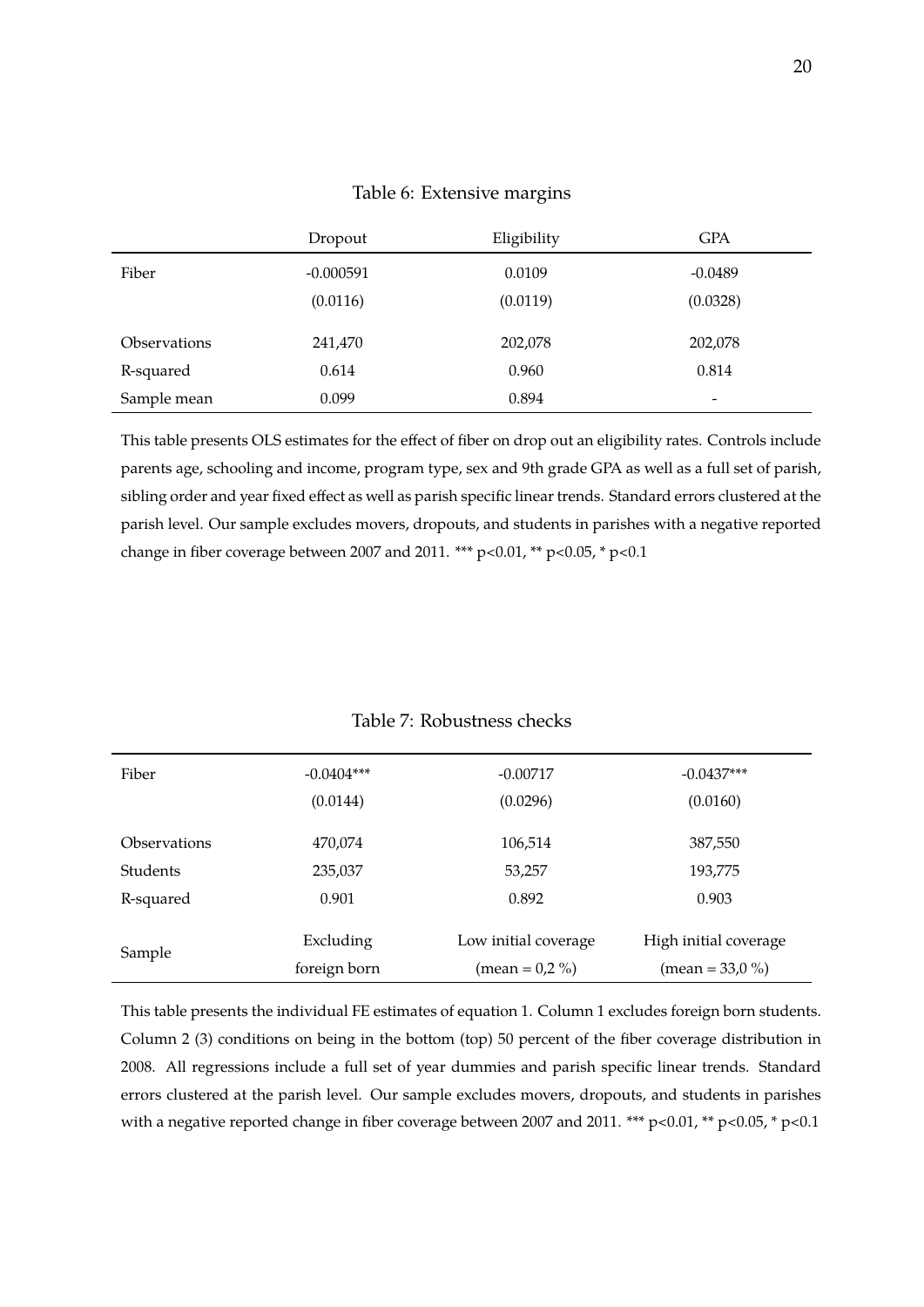Table 8: Student time use

<span id="page-20-1"></span>

|                         | High internet use |
|-------------------------|-------------------|
| Metro                   | 0.00917           |
|                         | (0.0143)          |
| $D_{2015}$              | $0.157***$        |
|                         | (0.0119)          |
| Metro $\times D_{2015}$ | $-0.0432**$       |
|                         | (0.0198)          |
| Observations            | 10,074            |
| R-squared               | 0.022             |

The table presents the estimation of equation (3) using individual responses from two PISA waves (2012 and 2015). High use is a dummy indicating more than two hours of internet use on a typical weekday. Standard errors in brackets. \*\*\*p<0.01, \*\*p<0.05, \*p<0.1

<span id="page-20-0"></span>

Figure 1: Raw 250\*250 meter grid data. Blue areas are covered, white areas are unpopulated.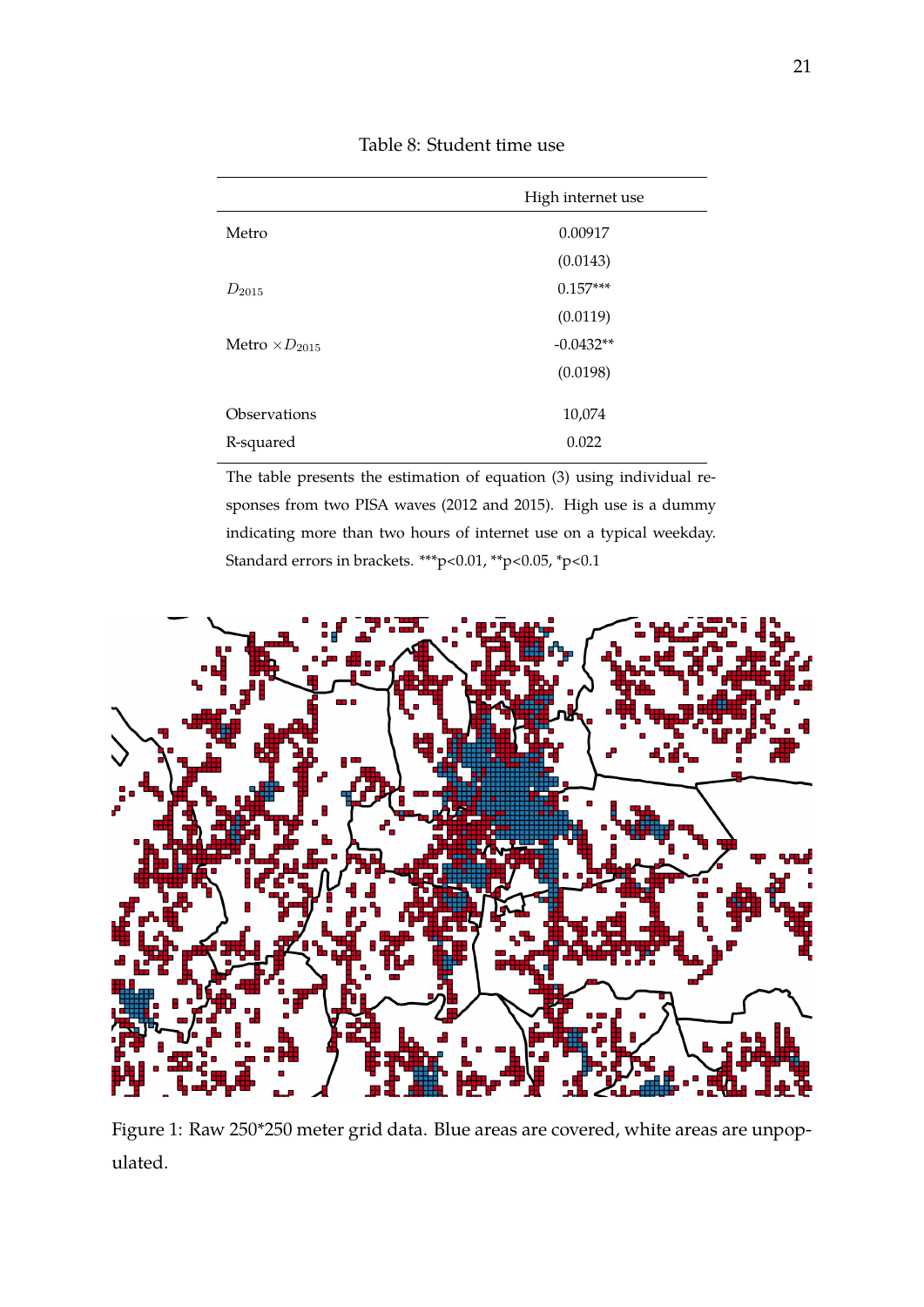<span id="page-21-0"></span>

Figure 2: Parish measure of fiber access. Areas in blue have higher coverage.

<span id="page-21-1"></span>

Figure 3: Change in fiber coverage plotted against the initial level of coverage, averages within 87 equal-size bins. Dashed lines represent sample means.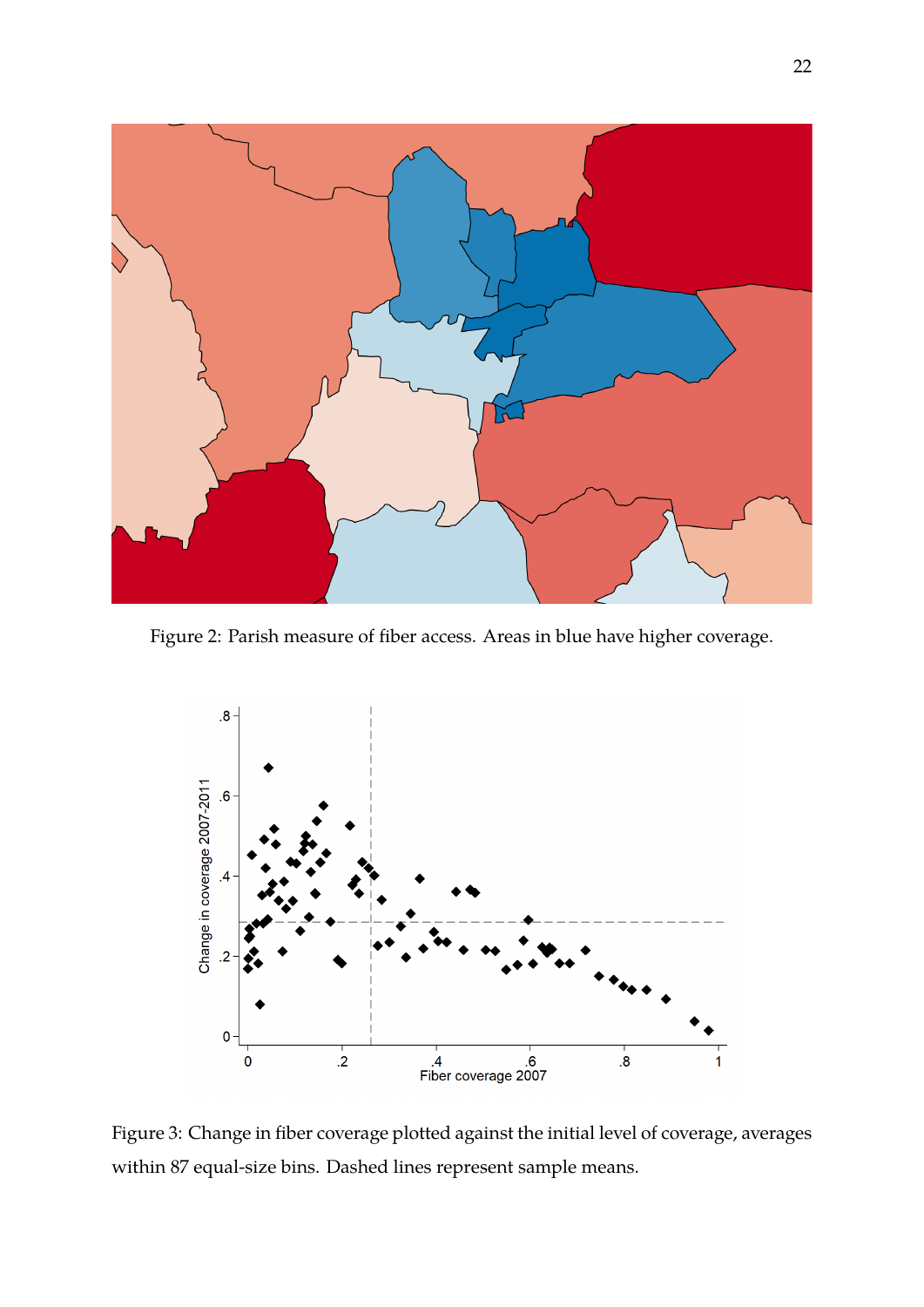<span id="page-22-0"></span>

Figure 4: GPA trends for parishes with zero coverage in 2007.

<span id="page-22-1"></span>

Figure 5: GPA sex differential. GPA is normalized to zero in 2003 for both boys and girls.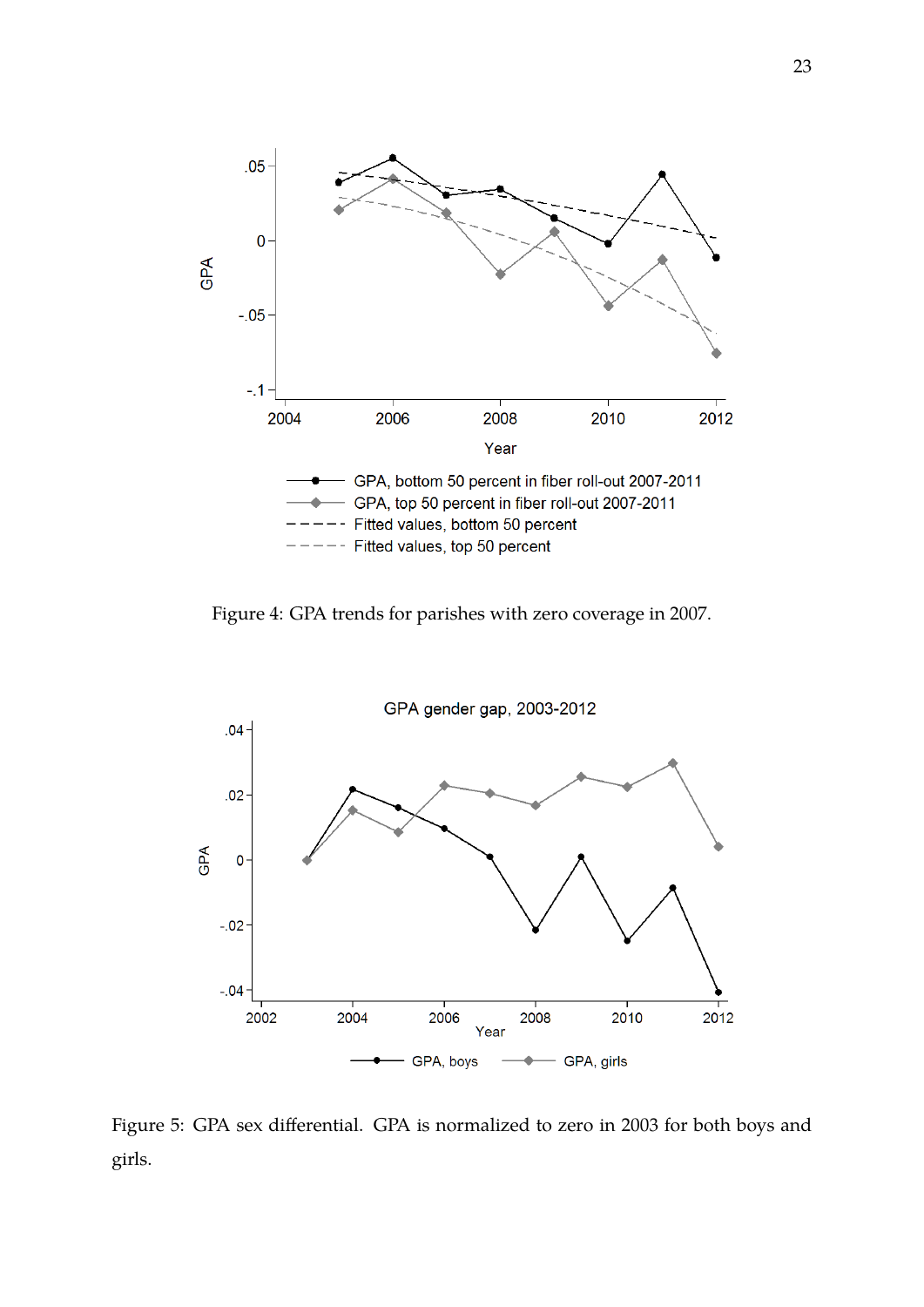

Figure 6: Heterogeneity in the effect of fiber by student ability by mothers' education.



Figure 7: Effect of fiber when the roll out is pushed forward by up to 3 years (e.g., 2004- 2008 instead of 2007-2011). The labels denote the share of students that we can match to a parish for all three years of upper secondary school. The "0" estimate corresponds to column 2 of Table 4.